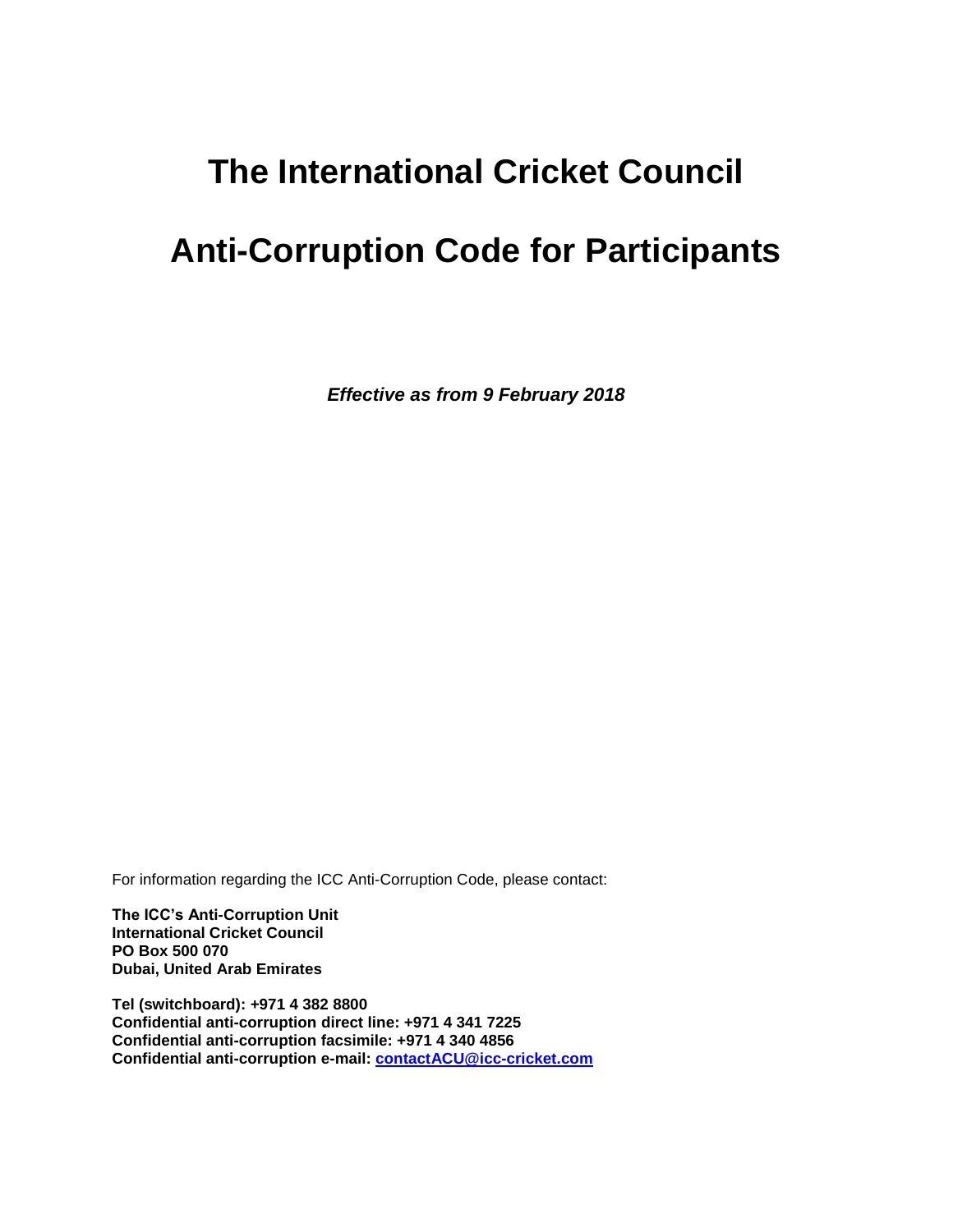## **TABLE OF CONTENTS**

|                                                             | <b>ARTICLE 1</b>  |
|-------------------------------------------------------------|-------------------|
|                                                             | <b>ARTICLE 2</b>  |
|                                                             | <b>ARTICLE 3</b>  |
|                                                             | <b>ARTICLE 4</b>  |
|                                                             | <b>ARTICLE 5</b>  |
|                                                             | ARTICLE 6         |
|                                                             | <b>ARTICLE 7</b>  |
|                                                             | ARTICLE 8         |
|                                                             | ARTICLE 9         |
|                                                             | <b>ARTICLE 10</b> |
| AMENDMENT AND INTERPRETATION OF THE ANTI-CORRUPTION CODE 22 | <b>ARTICLE 11</b> |
|                                                             | <b>APPENDIX 1</b> |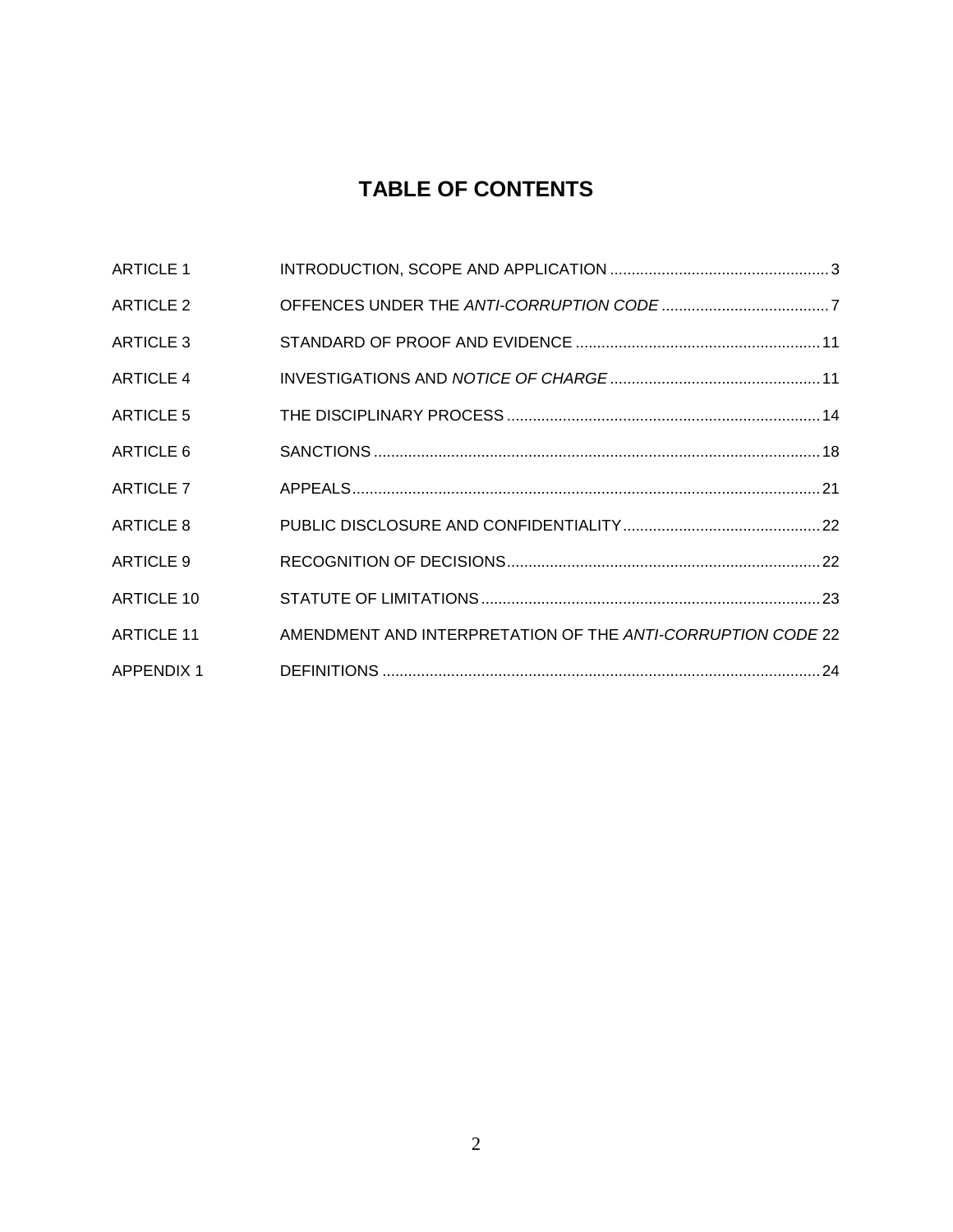### **INTERNATIONAL CRICKET COUNCIL – ANTI-CORRUPTION CODE FOR PARTICIPANTS**

#### **ARTICLE 1 INTRODUCTION, SCOPE AND APPLICATION**

- **1.1** The *ICC* has adopted this *Anti-Corruption Code* in recognition of the following fundamental sporting imperatives:
	- **1.1.1** All cricket matches are to be contested on a level playing-field, with the outcome to be determined solely by the respective merits of the competing teams and to remain uncertain until the cricket match is completed. This is the essential characteristic that gives sport its unique appeal.
	- **1.1.2** Public confidence in the authenticity and integrity of the sporting contest is therefore vital. If that confidence is undermined, then the very essence of cricket will be shaken to the core.
	- **1.1.3** Advancing technology and increasing popularity have led to a substantial increase in the amount, and the sophistication, of betting on cricket matches. The development of new betting products, including spread-betting and betting exchanges, as well as internet and phone accounts that allow people to place a bet at any time and from any place, even after a cricket match has started, have all increased the potential for the development of corrupt betting practices. That, in turn, increases the risk that attempts will be made to involve *Participants* in such practices. This can create a perception that the integrity of the sport is under threat.
	- **1.1.4** Furthermore, it is of the nature of this type of misconduct that it is carried out under cover and in secret, thereby creating significant challenges for the *ICC* in the enforcement of rules of conduct. As a consequence, the *ICC* needs to be empowered to seek information from and share information with competent authorities and other relevant third parties, and to require *Participants* to cooperate fully with all investigations and requests for information.
	- **1.1.5** The *ICC* is committed to taking every step in its power (a) to prevent corrupt practices undermining the integrity of the sport of cricket, including any efforts to influence improperly the outcome or any other aspect of any *Match*; and (b) to preserve public confidence in the readiness, willingness and ability of the *ICC* and its *National Cricket Federations* to protect the sport from such corrupt practices.
- **1.2** The *Anti-Corruption Code* is to be interpreted and applied by reference to the fundamental sporting imperatives described in Article 1.1 (including, without limitation, where an issue arises that is not expressly addressed in the *Anti-Corruption Code*). Such interpretation and application shall take precedence over any strict legal or technical interpretations of the *Anti-Corruption Code* that may otherwise be proposed.
- **1.3** Unless otherwise indicated, references in the *Anti-Corruption Code* to Articles and Appendices are to articles and appendices of the *Anti-Corruption Code*.Words in italicised text in the *Anti-Corruption Code* are defined terms. Unless set out in the Articles below, their respective definitions are set out in Appendix 1.
- **1.4** This *Anti-Corruption Code* applies to all *Participants.* For these purposes, a *"***Participant***"* is:
	- **1.4.1** any cricketer who:
		- **1.4.1.1** is selected (or who has been selected in the preceding twenty-four (24) months) to participate in an *International Match* and/or a *Domestic Match* for any playing or touring club, team or squad that is a member of, affiliated to, or otherwise falls within the jurisdiction of, a *National Cricket Federation*; and/or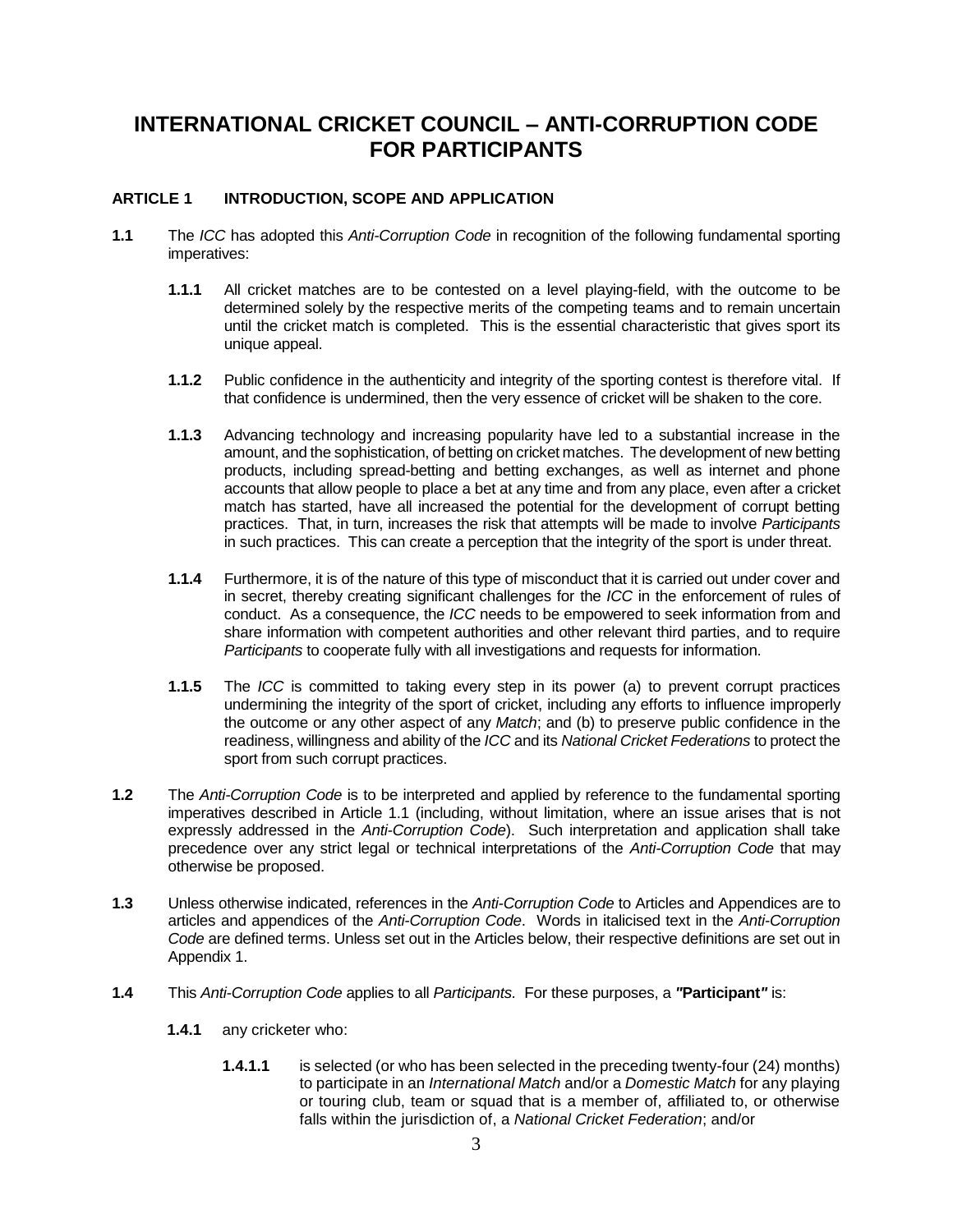**1.4.1.2** is subject to an unexpired period of *Ineligibility* imposed on him/her pursuant to this *Anti-Corruption Code* and/or any anti-corruption rules of any *National Cricket Federation*

(a **"Player"**); and/or

- **1.4.2** any coach, trainer, manager, selector, team owner or official, doctor, physiotherapist or any other person who:
	- **1.4.2.1** is employed by, represents or is otherwise affiliated to (or who has been employed by, has represented or has been otherwise affiliated to in the preceding twenty-four (24) months) a team that participates in *International Matches* and/or a playing or touring club, team or squad that participates in *Domestic Matches* and is a member of, affiliated to, or otherwise falls within the jurisdiction of, a *National Cricket Federation*; and/or
	- **1.4.2.2** is subject to an unexpired period of *Ineligibility* imposed on him/her pursuant to this *Anti-Corruption Code* and/or any anti-corruption rules of any *National Cricket Federation*

#### (a **"Player Support Personnel"**); and/or

**1.4.3** any *ICC Official, Match Referee, Pitch Curator, Player Agent, Umpire* or *Umpire Support Personnel*

**NOTE:** *For the avoidance of doubt, the ICC's jurisdiction to take action against a Participant under this Anti-Corruption Code is limited, subject to the provisions of Article 1.7 below, to Corrupt Conduct taking place in, or in relation to, International Matches.* 

- **1.5** Each *Participant* is automatically bound by this *Anti-Corruption Code* as soon as he/she becomes a *Participant*. From that point, he/she shall be deemed to have agreed:
	- **1.5.1** not to engage in *Corrupt Conduct* in respect of any *International Match*, wherever it is held and whether or not he/she is personally participating or involved in any way in it;
	- **1.5.2** that it is his/her personal responsibility to familiarise him/herself with all of the requirements of the *Anti-Corruption Code*, and to comply with those requirements (where applicable);
	- **1.5.3** to submit to the jurisdiction of the *ICC* to investigate apparent or suspected *Corrupt Conduct* that would amount to a violation of the *Anti-Corruption Code*;
	- **1.5.4** to submit to the jurisdiction of any *Anti-Corruption Tribunal* convened under the *Anti-Corruption Code* to hear and determine, (a) any allegation by the *ICC* that the *Participant* has committed *Corrupt Conduct* under the *Anti-Corruption Code*; and (b) any related issue (e.g., any challenge to the validity of the charges or to the jurisdiction of the *ICC* or the *Anti-Corruption Tribunal*, as applicable);
	- **1.5.5** to submit to the exclusive jurisdiction of the *CAS* to hear and determine appeals made pursuant to this *Anti-Corruption Code*;
	- **1.5.6** not to bring any proceedings in any court or other forum that are inconsistent with the foregoing submissions to the jurisdiction of the aforementioned tribunals and the *CAS*;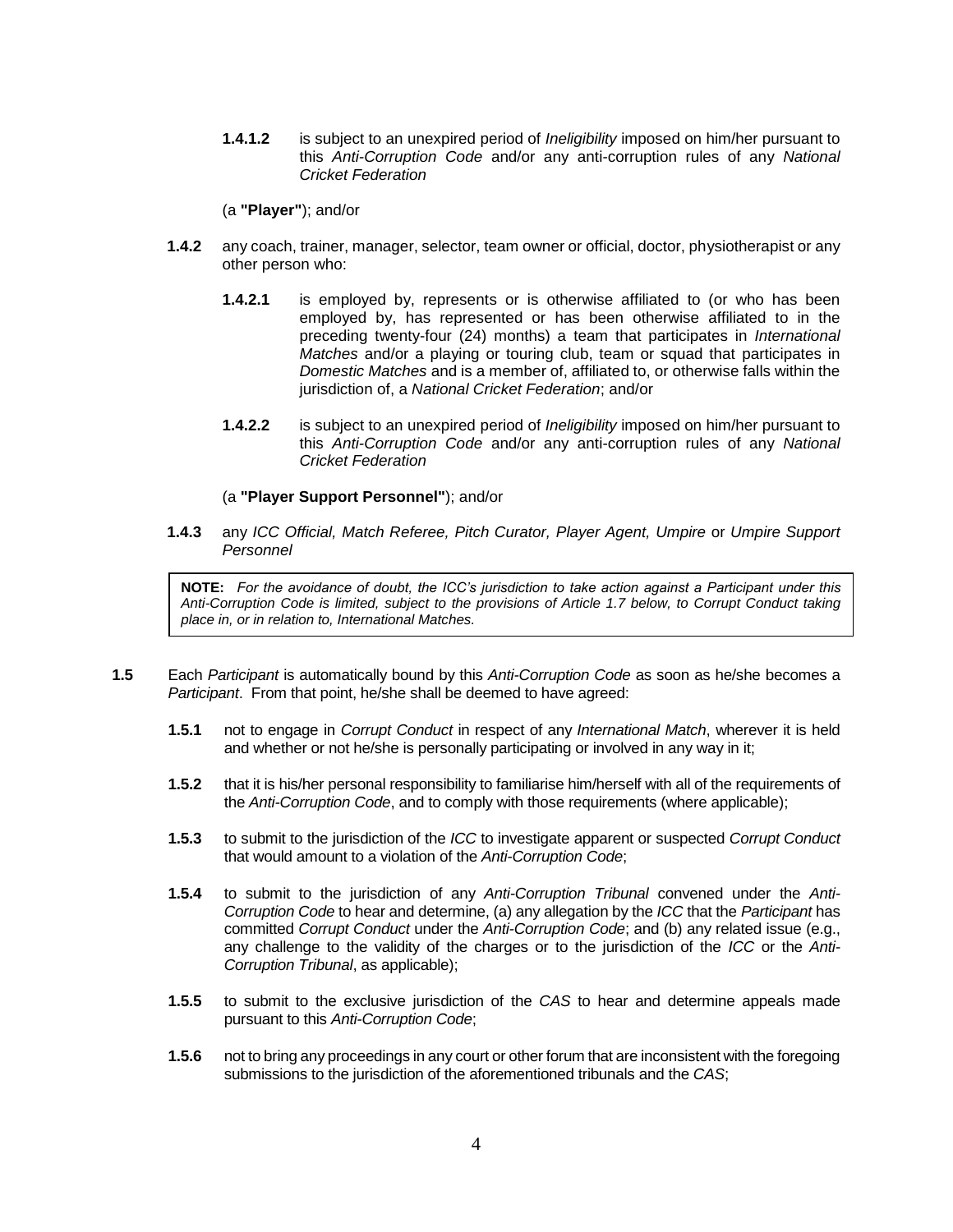- **1.5.7** for purposes of applicable data protection and other laws and for all other purposes, to the collection, processing, disclosure and use of information relating to him/herself and his/her activities, including personal information relating to him/herself and his/her activities, to the extent expressly permitted under the terms of the *Anti-Corruption Code* (and that he/she shall confirm such agreement in writing upon demand); and
- **1.5.8** to waive and forfeit any rights, defences and privileges provided by any law in any jurisdiction to withhold, or reject the provision of, information requested by the *ACU General Manager* in a *Demand*.
- **1.6** Without prejudice to Article 1.5, a *Participant* shall also be bound by all *National Cricket Federations'*  anti-corruption rules:
	- **1.6.1** not to commit *Corrupt Conduct* as set out under those rules; and
	- **1.6.2** to submit to the jurisdiction of first instance and appeal hearing panels convened under those rules to hear and determine allegations of breach of such rules and related issues.

**NOTE:** *Copies of the anti-corruption rules of the National Cricket Federations and this Anti-Corruption Code can be found on the ICC Website. The substance of each set of anti-corruption rules (including what constitutes Corrupt Conduct and the sanctions for such Corrupt Conduct) of National Cricket Federations is materially the same as this Anti-Corruption Code.* 

- **1.7** For the avoidance of any doubt:
	- **1.7.1** Where a *Participant's* alleged *Corrupt Conduct* would amount solely to a violation of this *Anti-Corruption Code* (whether such *Corrupt Conduct* actually relates to an *International Match* or not), the *ICC* will have the exclusive right to take action against the *Participant* under this *Anti-Corruption Code* for such *Corrupt Conduct*;
	- **1.7.2** Where a *Participant's* alleged *Corrupt Conduct* would amount solely to a violation of the anticorruption rules of a *National Cricket Federation* (whether such *Corrupt Conduct* actually relates to a *Domestic Match* or not*)*, the relevant *National Cricket Federation* will have the exclusive right to take action against the *Participant* under its own anti-corruption rules.
	- **1.7.3** Where a *Participant's* alleged *Corrupt Conduct* would amount to a violation of (a) this *Anti-Corruption Code* and one or more of the anti-corruption rules of any *National Cricket Federation* or (b) two or more of the anti-corruption rules of any *National Cricket Federation*:
		- **1.7.3.1** if the alleged *Corrupt Conduct* relates solely to one or more *International Matches*  (other than *International Tour Matches*), the *ICC* will have the exclusive right to take action against the *Participant* under this *Anti-Corruption Code* for such *Corrupt Conduct*;
		- **1.7.3.2** if the alleged *Corrupt Conduct* relates solely to one or more *International Tour Matches*, then, unless otherwise agreed between the *ICC* and the relevant *National Cricket Federation(s)*:
			- **1.7.3.2.1** the *ICC* will have the priority right and responsibility to take action under this *Anti-Corruption Code* against any *Participant* who participated on behalf of, or who was in any way associated with, or whose *Corrupt Conduct* was related to, the participating representative team of a *Full Member* (or *Associate Member* with Test and/or ODI or T20I Status) in the *International Tour Match*;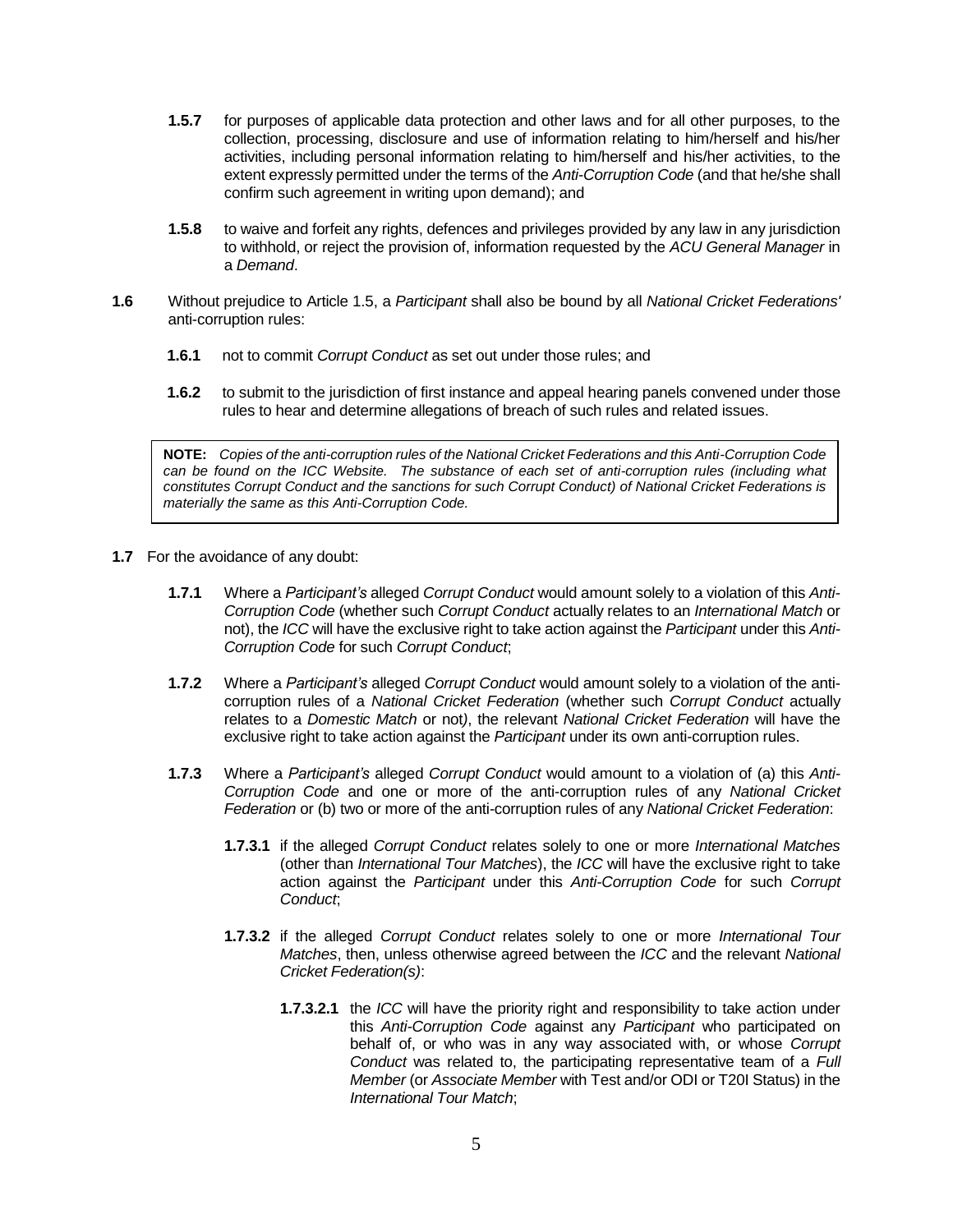- **1.7.3.2.2** the *National Cricket Federation* in whose jurisdiction the match(es) was/were played will have the priority right and responsibility to take action under its anti-corruption rules against any *Participant* who participated on behalf of, or who was in any way associated with, or whose *Corrupt Conduct* was related to, the participating domestic, guest or invitational team in the *International Tour Match*;
- **1.7.3.3** if the alleged *Corrupt Conduct* relates to one or more *International Matches* and one or more *Domestic Matches*, the *ICC* and the relevant *National Cricket Federation(s)* shall agree between them which of them shall take action (and, where applicable, in which order) against any relevant *Participant* for such *Corrupt Conduct* and, in the absence of agreement, the *ICC* shall take action solely with respect to *Corrupt Conduct* relating to the relevant *International Matches* and the *National Cricket Federation(s)* shall take action solely with respect to *Corrupt Conduct* relating to the relevant *Domestic Matches*;
- **1.7.3.4** if the alleged *Corrupt Conduct* relates solely to one or more *Domestic Matches*, the *National Cricket Federation* in whose jurisdiction the *Domestic Match(es)* was/were played will have the priority right and responsibility to take action under its anticorruption rules against any relevant *Participant* for such *Corrupt Conduct*  (irrespective of the nationality or place of residence of the *Participant*), but where it fails to take any action under its anti-corruption rules within 180 days of becoming aware of the *Corrupt Conduct* or agrees to defer to the *National Cricket Federation* to which the *Participant* is affiliated, the *National Cricket Federation* to which the *Participant* is affiliated may instead take action against the *Participant* in respect of such *Corrupt Conduct* under its anti-corruption rules provided it has first given notice in writing of such to the *National Cricket Federation* in whose jurisdiction the *Domestic Match(es)* was/were played;
- **1.7.3.5** if the alleged *Corrupt Conduct* relates to an offence under any of Article 2.4 of the *Anti-Corruption Code* (or any analogous provision in the anti-corruption rules of any *National Cricket* Federation) and does not in any way relate to either an *International Match* or a *Domestic Match,* the *ICC* and the relevant *National Cricket Federation(s)* shall agree between them which of them shall take action (and, where applicable, in which order) against any relevant *Participant* for such *Corrupt Conduct* provided, however, that in the absence of agreement, the *ICC* shall not take action with respect to the relevant *Corrupt Conduct* unless the relevant *Participant* has played in an *International Match* in the previous twelve (12) months prior to the date the alleged offence was committed*.*
- **1.8** Where the *ICC* and/or any relevant *National Cricket Federation* agree between them, in accordance with the principles described in Article 1.7, above, that in any particular circumstances it would be more appropriate for:
	- **1.8.1** the ICC to take action under the *Anti-Corruption Code* in relation to any *Corrupt Conduct* relating to one or more *Domestic Matches* and one or more *International Matches*, then all references in the *Anti-Corruption Code* to 'International Match' shall be deemed to be extended to include the relevant 'Domestic Match'; or
	- **1.8.2** any relevant *National Cricket Federation* to take action under its own anti-corruption rules in relation to any *Corrupt Conduct* relating to one or more *International Matches* and one or more *Domestic Matches* played within the jurisdiction of another *National Cricket Federation*, then all references in its own anti-corruption rules to 'Domestic Matches' shall be deemed to be extended to include the relevant 'International Match' or such other relevant 'Domestic Match'.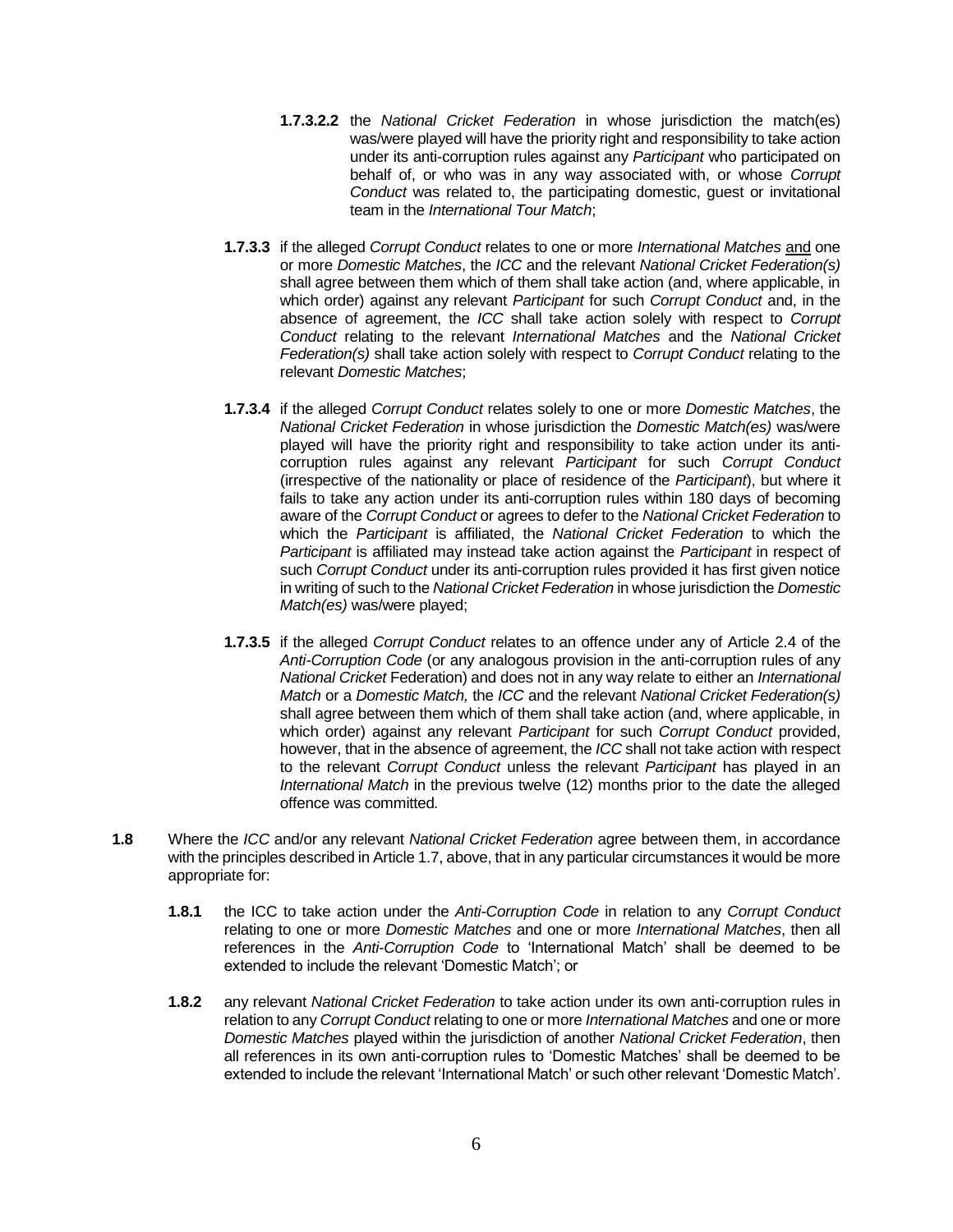- **1.9** Each *Participant* shall continue to be bound by and required to comply with the *Anti-Corruption Code* until he/she no longer qualifies as a *Participant* (the **"End Date"**)**.** Notwithstanding the foregoing, the *ICC* shall continue to have jurisdiction over him/her under the *Anti-Corruption Code* after the *End Date*  in respect of matters taking place prior to the *End Date*; and he/she shall continue to be bound by and required to comply with this *Anti-Corruption Code* after the *End Date* with respect to the investigation, prosecution and adjudication of such matters.
- **1.10** Without prejudice to any of the foregoing, the *ICC* (through the *ACU*) and the *National Cricket Federations* shall be responsible for promoting awareness of and education regarding the *Anti-Corruption Code* amongst all *Participants*.
- **1.11** This *Anti-Corruption Code* and the anti-corruption rules of the *National Cricket Federations* are not criminal laws but rather disciplinary rules of professional conduct for those involved in the sport of cricket. However, *Corrupt Conduct* may also be a criminal offence and/or a breach of other applicable laws or regulations. The *Anti-Corruption Code* is intended to supplement such laws and regulations. It is not intended, and should not be interpreted, construed or applied, to prejudice or undermine in any way the application of such laws and regulations. *Participants* must comply with all applicable laws and regulations at all times.
- **1.12** For the avoidance of any doubt, nothing in this *Anti-Corruption Code* is intended in any way:
	- **1.12.1** to replace or amend the *ICC's Policy on Member Associations with Betting Companies*, which shall remain in full force and effect and binding at all times on all relevant parties;
	- **1.12.2** to replace or amend the *ICC's Minimum Standards for Players and Match Officials Area* which shall remain in full force and effect and binding at all times on all relevant parties;
	- **1.12.3** to replace or amend the *ICC's Clothing and Equipment Rules and Regulations*, which shall remain in full force and effect and binding at all times on all relevant parties.

#### **ARTICLE 2 OFFENCES UNDER THE** *ANTI-CORRUPTION CODE*

The conduct described in the sub-Articles set out in Articles 2.1 – 2.4, if committed by a *Participant*, shall amount to an offence by such *Participant* under this *Anti-Corruption Code*:

#### **2.1 Corruption:**

**2.1.1** Fixing or contriving in any way or otherwise influencing improperly, or being a party to any agreement or effort to fix or contrive in any way or otherwise influence improperly, the result, progress, conduct or any other aspect of any *International Match*, including (without limitation) by deliberately underperforming therein.

**NOTE:** *It shall not be an offence under Article 2.1.1 to manipulate International Matches for strategic or tactical reasons (such as where a Player performs in a certain manner to enable his team to lose a pool Match in an ICC Event in order to affect the standings of other teams in that ICC Event). Instead, such conduct is prohibited under the ICC's Code of Conduct for Players and Player Support Personnel and must be dealt with according to the procedures set out therein.* 

- **2.1.2** Ensuring for *Betting* or other corrupt purposes the occurrence of a particular incident in an *International Match*.
- **2.1.3** Seeking, accepting, offering or agreeing to accept any bribe or other *Reward* to: (a) fix or to contrive in any way or otherwise to influence improperly the result, progress, conduct or any other aspect of any *International Match*; or (b) ensure for *Betting* or other corrupt purposes the occurrence of a particular incident in an *International Match*.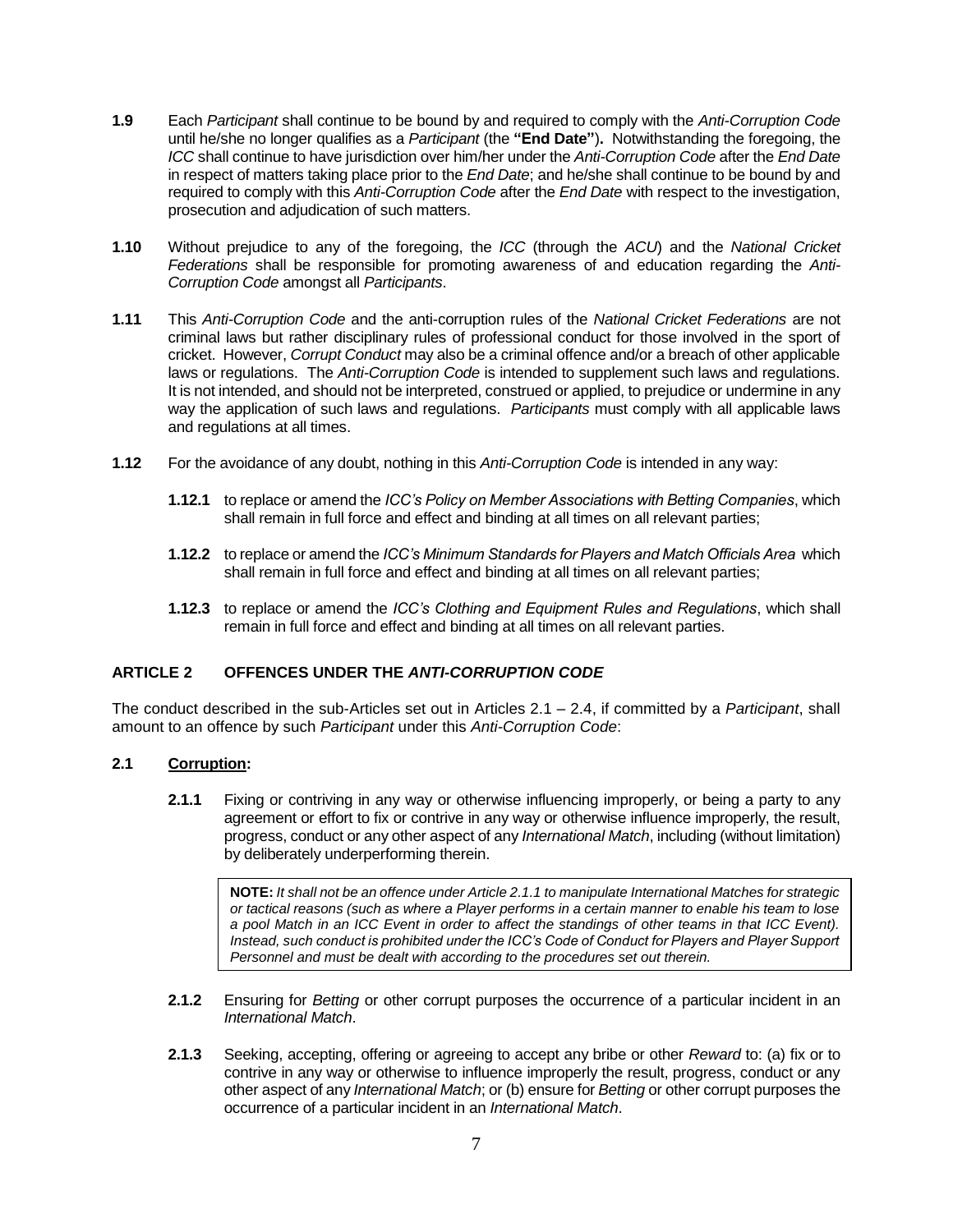**2.1.4** Directly or indirectly soliciting, inducing, enticing, instructing, persuading, encouraging or intentionally facilitating any *Participant* to breach any of the foregoing provisions of this Article 2.1.

#### **2.2 Betting:**

- **2.2.1** Placing, accepting, laying or otherwise entering into any *Bet* with any other party (whether individual, company or otherwise) in relation to the result, progress, conduct or any other aspect of any *International Match*.
- **2.2.2** Directly or indirectly soliciting, inducing, enticing, instructing, persuading, encouraging, intentionally facilitating or authorising any other party to enter into a *Bet* in relation to the result, progress, conduct or any other aspect of any *International Match*.

#### **2.3 Misuse of** *Inside Information***:**

- **2.3.1** Using any *Inside Information* for *Betting* purposes in relation to any *International Match*.
- **2.3.2** Disclosing *Inside Information* to any person where the *Participant* knew or should have known that such disclosure might lead to the information being used in relation to *Betting in relation to* any *International Match*.

**NOTE:** *Any potential offence under this Article will be considered on its own set of facts and the particular circumstances surrounding any relevant disclosure. For example, it may be an offence under this clause to disclose Inside Information: (a) to journalists or other members of the media; and/or (b) on social networking websites where the Participant knew or should have known that such disclosure might lead to the information being used in relation to Betting. However, nothing in this Article is intended to prohibit any such disclosure made within a personal relationship (such as to a member of a family) where it is reasonable for the Participant to expect that such information can be disclosed in confidence and will not be subsequently used for Betting.* 

**2.3.3** Directly or indirectly soliciting, inducing, enticing, persuading, encouraging or intentionally facilitating any *Participant* to breach any of the foregoing provisions of this Article 2.3.

#### **2.4 General:**

- **2.4.1** Giving or providing to any *Participant* any gift, payment, hospitality or other benefit (whether of a monetary value or otherwise) either (a) for the purpose of procuring (directly or indirectly) any breach of the *Anti-Corruption Code*, or (b) in circumstances that could bring him/her or the sport of cricket into disrepute.
- **2.4.2** Failing to disclose to the *ACU* (without unnecessary delay) the receipt of any gift, payment, hospitality or other benefit, (a) that the *Participant* knew or should have known was given to him/her to procure (directly or indirectly) any breach of the *Anti-Corruption Code*, or (b) that was made or given in circumstances that could bring the *Participant* or the sport of cricket into disrepute.
- **2.4.3** Failing to disclose to the *ACU* (without unnecessary delay) all gifts (whether monetary or otherwise), hospitality and/or other non-contractual benefits offered to a *Participant* that have a value of US\$750 or more, whether or not the circumstances set out in Article 2.4.2 are present, save that there shall be no obligation to disclose any (i) personal gifts, hospitality and/or other non-contractual benefits offered by or on behalf of any close friend or relative of the *Participant*, (ii) any food or beverage gifts or (iii) cricket hospitality gifts in connection with *Matches* the *Participant* is participating in.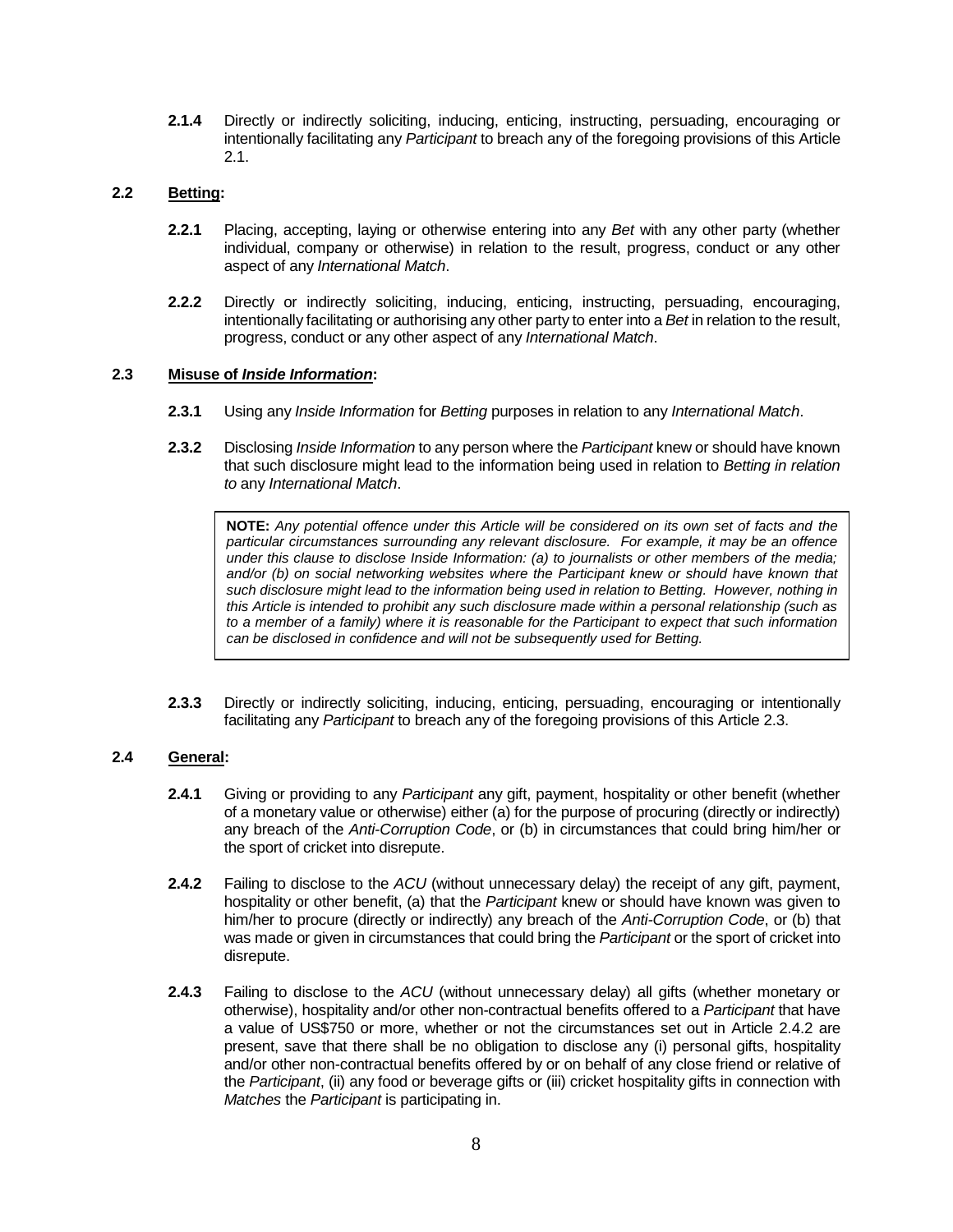**NOTE:** *For the purposes of any disclosures made pursuant to either Article 2.4.2 or 2.4.3 such*  disclosures must be made to the ACU, which shall keep a register of all such disclosures, and will *share the content of such register (or any part of it) with the relevant National Cricket Federation(s) on a quarterly basis, or unless otherwise agreed.* 

**2.4.4** Failing to disclose to the *ACU* (without unnecessary delay) full details of any approaches or invitations received by the *Participant* to engage in *Corrupt Conduct* under the *Anti-Corruption Code*.

**NOTE:** *It is acknowledged that the fight against corruption requires prompt reporting of all such approaches and any unnecessary delay in doing so may undermine the effectiveness with which the ACU and other relevant anti-corruption bodies can protect the integrity of the sport. It is acknowledged that the assessment of whether there had been 'unnecessary delay' in each case will depend on its own circumstances, but it is always unacceptable (and will therefore constitute 'unnecessary delay') for a Participant to wait until after the match in respect of which he/she was invited to engage in Corrupt Conduct before reporting that approach to the ACU.*

**NOTE:** *A Participant shall not discharge his burden under this Article unless and until the required disclosure has been made directly to the ACU by such Participant. It is not sufficient for such disclosure to be made instead to any other third party, including any player, club or team official, or National Cricket Federation representative.*

**2.4.5** Failing to disclose to the *ACU* (without unnecessary delay) full details of any incident, fact, or matter that comes to the attention of a *Participant* that may evidence *Corrupt Conduct* under the *Anti-Corruption Code* by another *Participant*, including (without limitation) approaches or invitations that have been received by another *Participant* to engage in *Corrupt Conduct* under the *Anti-Corruption Code*.

**NOTE:** *All Participants have a continuing obligation to report any new incident, fact, or matter that may evidence Corrupt Conduct to the ACU, even if the Participant's prior knowledge has already been reported. It is acknowledged that the fight against corruption requires prompt reporting of all such approaches and any unnecessary delay in doing so may undermine the effectiveness with which the ACU and other relevant anti-corruption bodies can protect the integrity of the sport. It is acknowledged that the assessment of whether there had been 'unnecessary delay' in each case will depend on its own circumstances, but it is always unacceptable (and will therefore constitute 'unnecessary delay') for a Participant to wait until after the match in respect of which he/she was invited to engage in Corrupt Conduct before reporting that approach to the ACU.* 

- **2.4.6** Failing or refusing, without compelling justification to cooperate with any investigation carried out by the *ACU* in relation to possible *Corrupt Conduct* under the *Anti-Corruption Code* (by any *Participant*), including (without limitation) failing to provide accurately and completely any information and/or documentation requested by the *ACU* (whether as part of a formal *Demand*  pursuant to Article 4.3 or otherwise) as part of such investigation.
- **2.4.7** Obstructing or delaying any investigation that may be carried out by the *ACU* in relation to possible *Corrupt Conduct* under the *Anti-Corruption Code* (by any *Participant*), including (without limitation) concealing, tampering with or destroying any documentation or other information that may be relevant to that investigation and/or that may be evidence of or may lead to the discovery of evidence of *Corrupt Conduct* under the *Anti-Corruption Code.*
- **2.4.8** Failing or refusing, to cooperate with any proceedings brought against any *Participant* for *Corrupt Conduct* under the *Anti-Corruption Code*, including (without limitation) failing to provide a witness statement(s) in respect of information in the possession of the *Participant* and/or failing to attend, for the purposes of providing truthful oral evidence, any disciplinary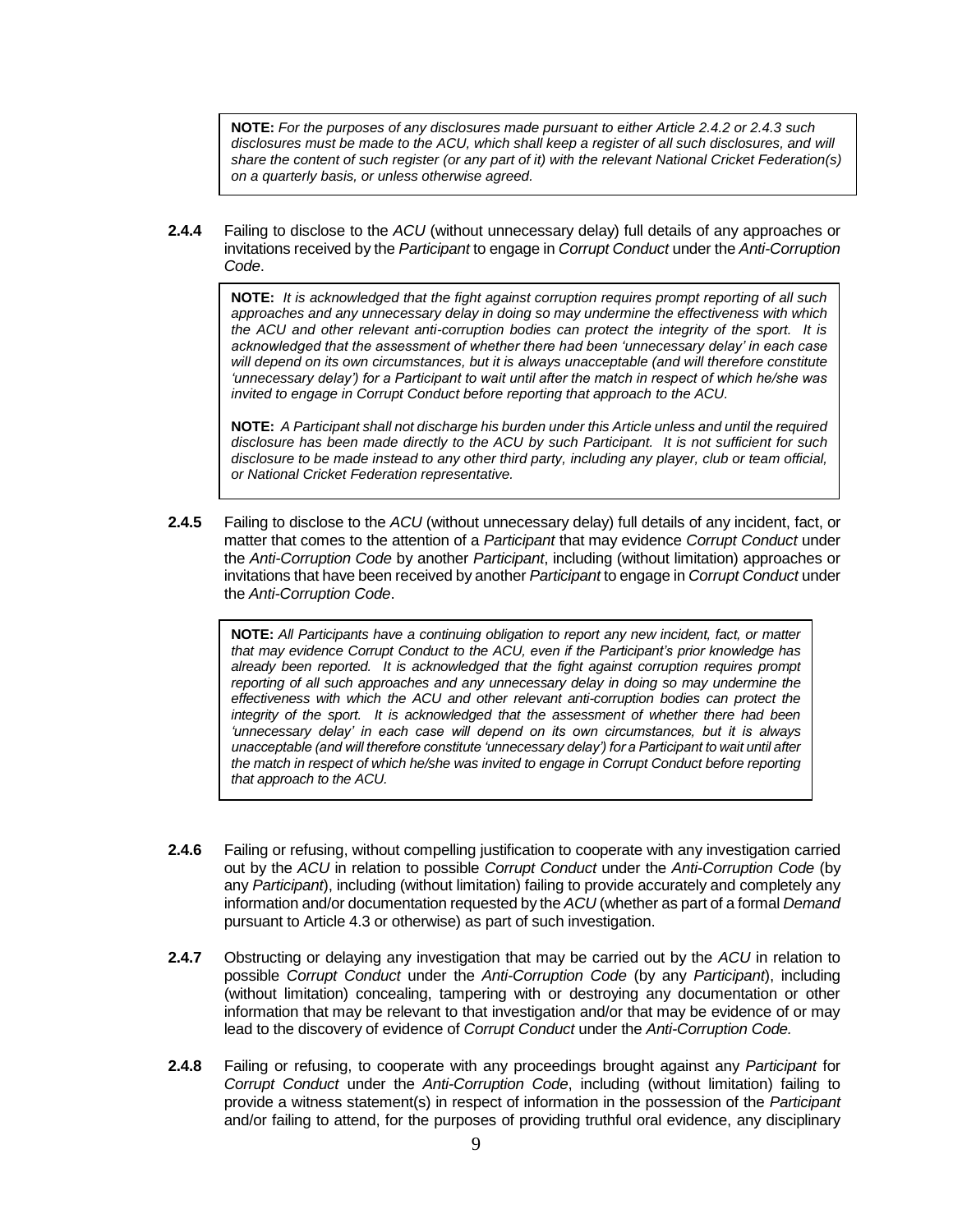hearing convened before an *Anti-Corruption Tribunal* and/or *CAS* under the *Anti-Corruption Code*, where requested by the *ACU*.

- **2.4.9** Directly or indirectly soliciting, inducing, enticing, persuading, encouraging or intentionally facilitating any *Participant* to breach any of the foregoing provisions of this Article 2.4.
- **2.5** For the purposes of this Article 2:
	- **2.5.1** Any attempt by a *Participant*, or any agreement by a *Participant* with any other person, to act in a manner that would culminate in the commission of an offence under the *Anti-Corruption Code*, shall be treated as if an offence had been committed, whether or not such attempt or agreement in fact resulted in such offence.
	- **2.5.2** A *Participant* who authorises, causes, knowingly assists, encourages, aids, abets, covers up or is otherwise complicit in any acts or omissions of the type described in Articles 2.1 – 2.4 committed by his/her coach, trainer, manager, agent, family member, guest or other affiliate or associate shall be treated as having committed such acts or omissions him/herself and shall be liable accordingly under the *Anti-Corruption Code*.
	- **2.5.3** Where a *Participant* seeks to rely on the existence of 'compelling justification' to justify or excuse conduct under the *Anti-Corruption Code* which might otherwise amount to an offence (see Article 2.4.6), the burden shall be on that *Participant* to adduce sufficient credible evidence to prove, on the balance of probabilities, that genuine and powerful reasons exist (or existed) to objectively justify his/her conduct taking into account all the relevant circumstances.
- **2.6** The following are not relevant to the determination of an offence under the *Anti-Corruption Code* (although they may be relevant to the issue of the sanction to be imposed under Article 6 in the event that it is determined that an offence has been committed):
	- **2.6.1** Whether or not the *Participant* was participating or involved in any way in the specific *International Match(es)* in question.
	- **2.6.2** The nature or outcome of any *Bet(s)* on the *International Match(es)* in question.
	- **2.6.3** The outcome of the *International Match(es)* in question.
	- **2.6.4** Whether or not the *Participant*'s efforts or performance (if any) in the *International Match*(es) in question were (or could be expected to be) affected by the acts or omissions in question.
	- **2.6.5** Whether or not any of the results in the *International Match*(es) in question were (or could be expected to be) affected by the act or omissions in question.
- **2.7** It shall be a valid defence to a charge of:
	- **2.7.1** any offence under the *Anti-Corruption Code* to prove, on the balance of probabilities, that the alleged offence was committed (and that, where applicable, it was not reported to the *ACU* thereafter) due to the *Participant'*s honest and reasonable belief that there was a serious threat to his/her life or safety or to the life or safety of any other person; and
	- **2.7.2** an offence under Article 2.4.8 of the *Anti-Corruption Code* if the *Participant* adduces sufficient credible evidence to prove, on the balance of probabilities, that genuine and powerful reasons exist (or existed) to objectively justify his/her conduct taking into account all the relevant circumstances (and for which purpose the right to invoke the privilege against selfincrimination is deemed to have been waived by each *Participant* and shall not be a sufficient reason).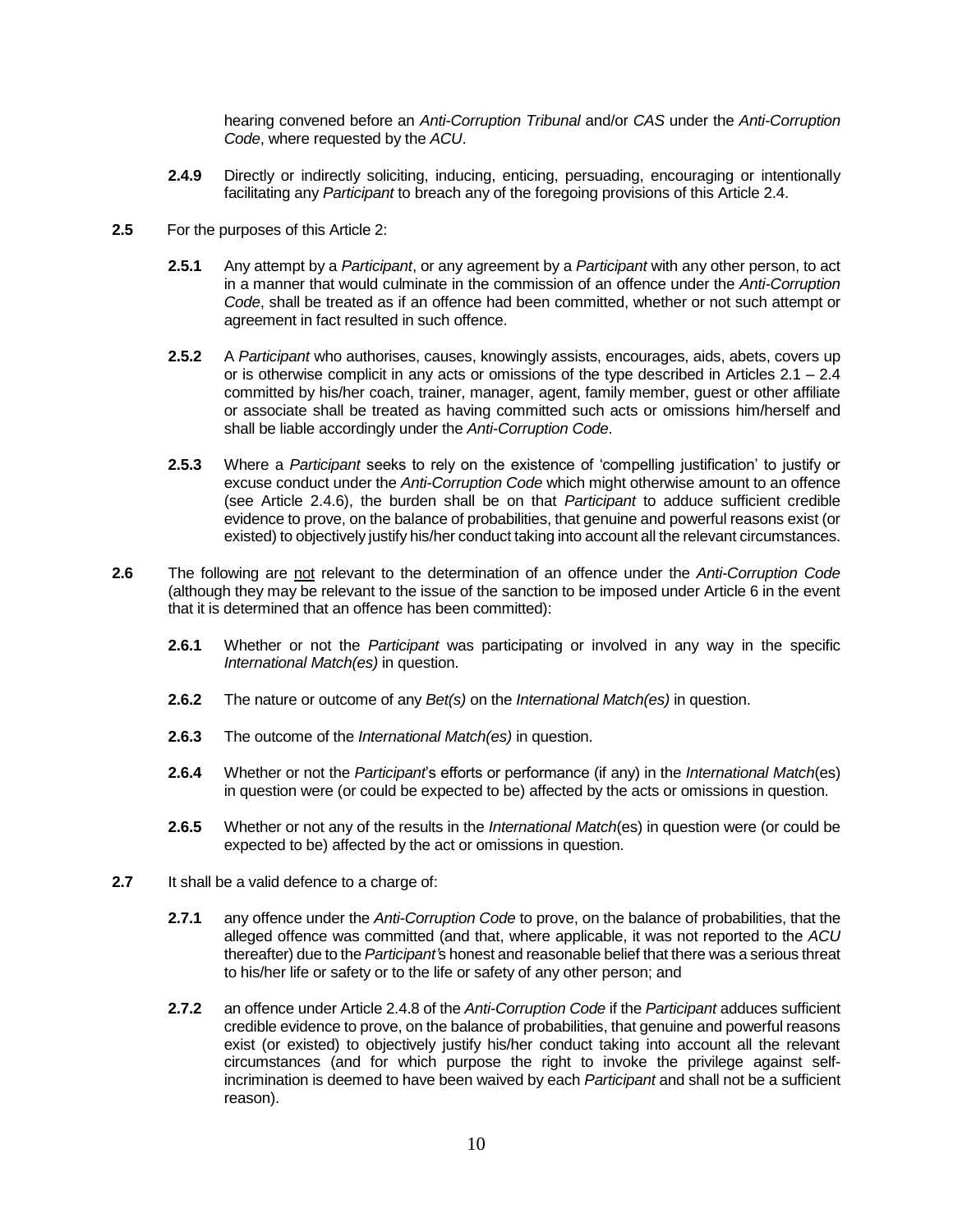#### **ARTICLE 3 STANDARD OF PROOF AND EVIDENCE**

- **3.1** Unless otherwise stated elsewhere in this *Anti-Corruption Code*, the burden of proof shall be on the *ICC* in all cases brought under the *Anti-Corruption Code* and the standard of proof shall be whether the *Anti-Corruption Tribunal* is comfortably satisfied that the alleged offence has been committed, bearing in mind the seriousness of the allegation that is being made. This standard of proof in all cases is greater than a mere balance of probability but less than proof beyond a reasonable doubt.
- **3.2** The following rules of proof shall be applicable at the hearing:
	- **3.2.1** The *Anti-Corruption Tribunal* shall not be bound by rules governing the admissibility of evidence in judicial or other proceedings. Instead, facts may be established by any reliable means, including admissions and circumstantial evidence.
	- **3.2.2** The *Anti-Corruption Tribunal* shall have discretion to accept any facts established by a decision of a court or professional disciplinary tribunal of competent jurisdiction that is not the subject of a pending appeal as irrebuttable evidence of those facts as against the *Participant* to whom the decision pertained, unless the *Participant* establishes that the decision violated principles of natural justice.
	- **3.2.3** The *Anti-Corruption Tribunal* may draw an inference adverse to a *Participant* who is asserted to have committed an offence under the *Anti-Corruption Code* based on his/her refusal, without compelling justification, after a request made in a reasonable time in advance of the hearing, to appear at the hearing (either in person or by video or telephone link, as directed by the *Anti-Corruption Tribunal*) and to answer any relevant questions.

#### **ARTICLE 4 INVESTIGATIONS AND** *NOTICE OF CHARGE*

- **4.1** Any allegation or suspicion of a breach of the *Anti-Corruption Code*, whatever the source, shall be referred to the *ACU General Manager* for investigation.
- **4.2** The *ACU* may at any time conduct an investigation into the activities of any *Participant* that it believes may have committed an offence under the *Anti-Corruption Code*. Such investigations may be conducted in conjunction with, and/or information obtained in such investigations may be shared with, *National Cricket Federations* and/or other relevant authorities (including criminal, administrative, professional and/or judicial authorities). All *Participants* and *National Cricket Federations* must cooperate fully with such investigations, failing which any such *Participant* shall be liable to be charged with a breach of the *Anti-Corruption Code* pursuant to Articles 2.4.6, 2.4.7, 2.4.8 and/or 2.4.9 (and it shall not be a valid basis for failing or refusing to cooperate or a valid defence to any such subsequent charge for a *Participant* to invoke any privilege against self-incrimination, which privilege is deemed to have been waived by the *Participant*). The *ACU* shall have discretion, where it deems appropriate, to stay its own investigation pending the outcome of investigations being conducted by other *National Cricket Federations* and/or other relevant authorities.
- **4.3** As part of any investigation, the *ACU General Manager* may at any time (including after a *Notice of Charge* has been provided to a relevant *Participant*) make a written demand to any *Participant* (a "**Demand**") to provide the *ACU*, in writing and/or by answering questions in person at an interview and/or by allowing the *ACU* to take possession of and/or copy or download information from his/her *Mobile Device(s)* (as the *ACU General Manager* elects), with any information that the *ACU General Manager* reasonably believes may be relevant to the investigation. Such information may include (without limitation) (a) copies or access to all relevant records (such as current or historic telephone records, bank statements, Internet services records and/or other records stored on computer hard drives or other information storage equipment or any consent forms related thereto); (b) any data and/or messages and/or photographs and/or videos and/or audio files and/or documents or any other relevant material contained on his/her *Mobile Device(s)* (including, but not limited to, information stored through SMS, WhatsApp or any other messaging system); and/or (c) all of the facts and circumstances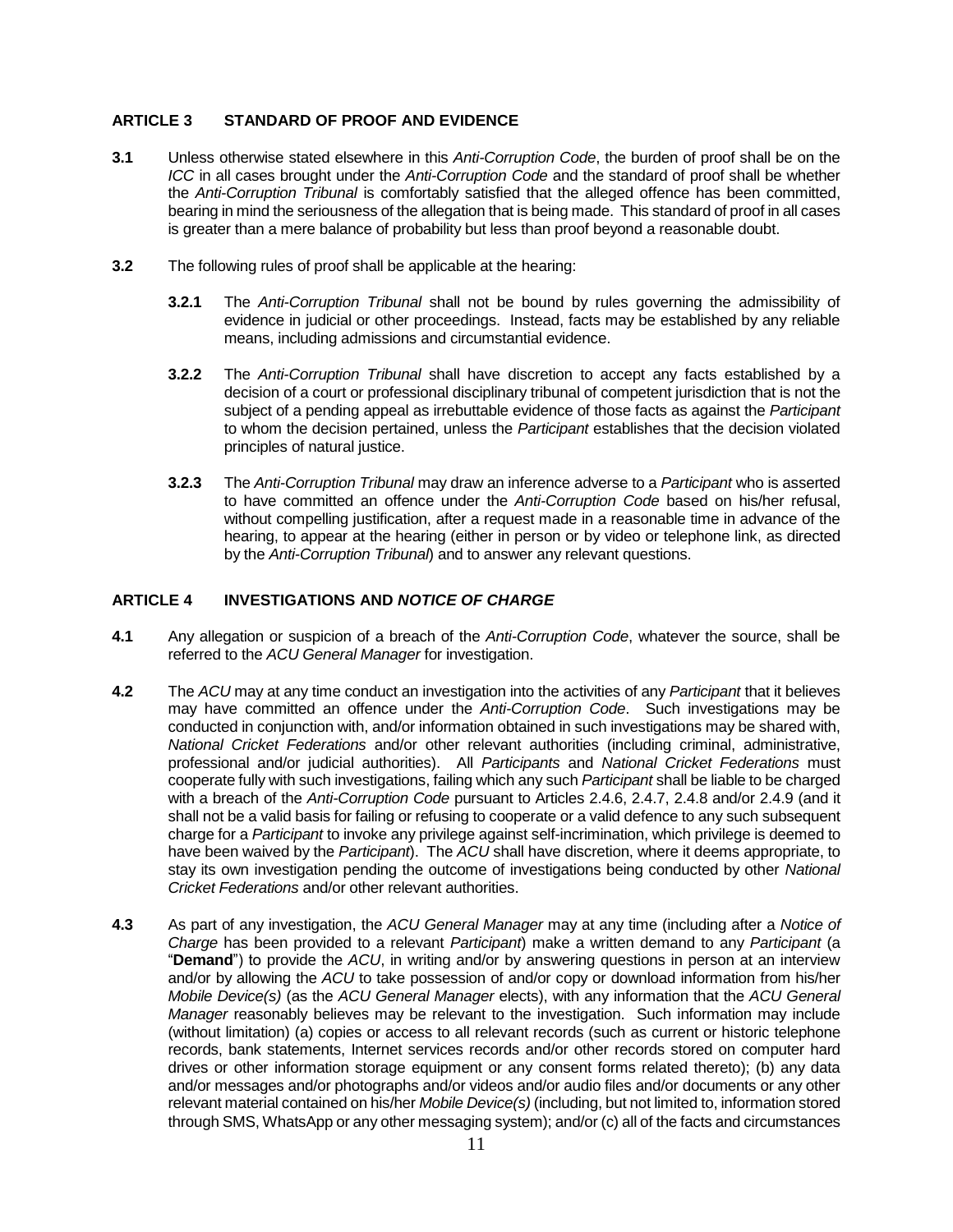of which the *Participant* is aware with respect to the matter being investigated. Provided that any such *Demand* has been issued in accordance with this Article, and subject to any applicable principles of national law, the *Participant* shall cooperate fully with such *Demand*, including by furnishing such information within such reasonable period of time as may be determined by the *ACU General Manager.* Where such a *Demand* relates to the request to take possession of and/or copy or download information contained on a *Participant's Mobile Device*, then such information shall be provided immediately upon the *Participant's* receipt of the *Demand.* In all other cases, save where exceptional circumstances exist, a minimum period of fourteen days from receipt of the *Demand* will be provided. Where appropriate, the *Participant* may seek an extension of such deadline by providing the *ACU General Manager* with cogent reasons to support an extension, provided that the decision to grant or deny such extension shall be in the discretion of the *ACU General Manager*, acting reasonably at all times.

- **4.4** Any information furnished to the *ACU General Manager* (whether pursuant to a specific *Demand* or otherwise as part of an investigation) will not be used for any purpose other than in accordance with the *Anti-Corruption Code* and will be kept strictly confidential except when:
	- **4.4.1** it becomes necessary to disclose such information in support of a charge of breach of the *Anti-Corruption Code* or the anti-corruption rules of any *National Cricket Federation*;
	- **4.4.2** such information is required to be disclosed by any applicable law;
	- **4.4.3** such information is already published or a matter of public record, readily acquired by an interested member of the public, or disclosed according to the rules and regulations governing the relevant *International Match*; and/or
	- **4.4.4** it becomes necessary (because the information gathered may also amount to or evidence infringements of other applicable laws or regulations) to disclose such information to other competent authorities (including any applicable police, taxation, fraud, criminal intelligence or other authorities), whether pursuant to formal information-sharing agreements or otherwise.
- **4.5** All *Participants* must cooperate with the *ACU* in relation to any proceedings brought against any other *Participant* for *Corrupt Conduct* in breach of the *Anti-Corruption Code*, including (without limitation) through the provision of a witness statement(s) in respect of information in the possession of the *Participant* and/or attending, for the purposes of providing truthful oral evidence, any disciplinary hearing convened before an *Anti-Corruption Tribunal* and/or *CAS* under the *Anti-Corruption Code,*  where requested by the *ACU,* failing which the non-cooperating *Participant* shall be liable to be charged with a breach of the *Anti-Corruption Code* pursuant to Article 2.4.8. In light of the waiver contained in Article 2.7.2, it shall not be a valid basis for failing or refusing to cooperate or a valid defence to any such subsequent charge for a *Participant* to invoke any privilege against selfincrimination.
- **4.6** If, at any time, the *ICC's General Counsel* (in the case of all *Participants* other than *Directors*), or the Chairman of the *ICC's Independent Oversight Group* (in the case of *Directors* only), in both cases having consulted in accordance with relevant ICC policy, determines that there is a case to answer under Article 2, then the *Participant* shall be sent written notice of the following, copied to the anticorruption official or senior legal officer of the *National Cricket Federation* to which he/she is affiliated (or, where there are no individuals holding such positions, the CEO of the *National Cricket Federation*) (the **"Notice of Charge"**):
	- **4.6.1** that the *Participant* has a case to answer under Article 2;
	- **4.6.2** the specific offence(s) that the *Participant* is alleged to have committed;
	- **4.6.3** details of the alleged acts and/or omissions relied upon in support of the charge;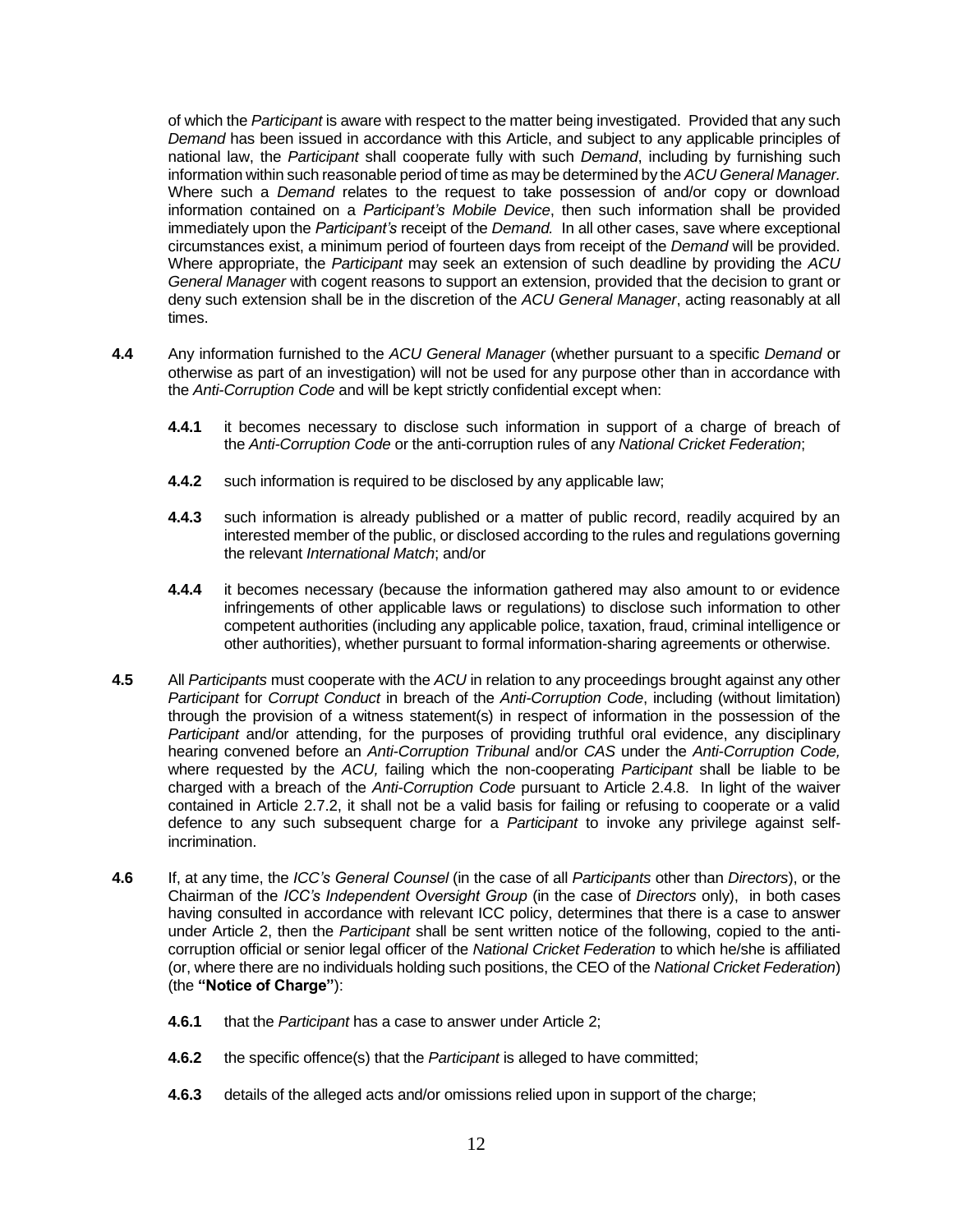- **4.6.4** the range of sanctions applicable under the *Anti-Corruption Code* if the charge is admitted or upheld;
- **4.6.5** (where applicable) the matters relating to *Provisional Suspension* specified at Article 4.7; and
- **4.6.6** that if the *Participant* wishes to exercise his/her right to a hearing before the *Anti-Corruption Tribunal* (whether to contest liability or sanction or both), he/she must submit a written request for a hearing that explains how the *Participant* responds to the charge(s) and (in summary form) the basis for such response. To be effective, the request must be received by the *ICC's General Counsel* as soon as possible, but in any event within fourteen (14) days of the *Participant's* receipt of the *Notice of Charge*. A copy of any such notice will be sent by the *ICC*  to the *National Cricket Federation* to which the *Participant* is affiliated without unnecessary delay.

#### **4.7** *Provisional Suspension***:**

- **4.7.1** Where either: (a) the *ICC's General Counsel* (in the case of all *Participants* other than *Directors*) or the Chairman of the *ICC's Independent Oversight Group* (in the case of *Directors*  only), in both cases having consulted in accordance with relevant ICC policy, decides to charge a *Participant* with an offence under the *Anti-Corruption Code*; or (b) the *ICC's General Counsel* (in the case of all *Participants* other than *Directors*) or Chairman of the *ICC's Independent Oversight Group* (in the case of *Directors* only), in both cases having consulted in accordance with relevant ICC policy, considers that there are other exceptional circumstances relevant to a *Participant* (for example, where any relevant police authority has arrested and/or charged a *Participant* with an offence under any relevant criminal law in respect of facts or circumstances that may also constitute an offence under the *Anti-Corruption Code*), he/she shall have the discretion, in circumstances where he/she considers that the integrity of the sport could otherwise be seriously undermined, to *Provisionally Suspend* the *Participant* pending the *Anti-Corruption Tribunal's* determination of whether he/she has committed an offence. Any decision to *Provisionally Suspend* the *Participant* will be communicated to the *Participant* in writing, with a copy sent at the same time to the *National Cricket Federation* to which the *Participant* is affiliated.
- **4.7.2** In all cases, the *Participant* shall be given an opportunity to contest such *Provisional Suspension* in a *Provisional Hearing* taking place before the Chairman of the *ICC Code of Conduct Commission* (sitting alone) on a timely basis after its imposition. At any such *Provisional Hearing*, it shall be the burden of the *ICC* to establish that in such circumstances, the integrity of the sport could be seriously undermined if he/she does not remain *Provisionally Suspended* pending determination of the charge(s) or such other date (as may be applicable). The *Provisional Hearing* shall take place on the basis of written submissions alone, save where the Chairman of the *ICC Code of Conduct Commission*, in his absolute discretion, determines that a hearing should be convened. Any *Provisional Hearing* shall ensure that the *Participant* is afforded a fair and reasonable opportunity to present evidence, address the Chairman, and present his/her case. Notice of any decision made at a *Provisional Hearing*  will be sent by the *ICC* to the *National Cricket Federation* to which the *Participant* is affiliated as soon as such decision has been made.
- **4.7.3** Where a full hearing under Article 5 has not been convened within three (3) months of the imposition of a *Provisional Suspension*, the *Participant* shall be entitled to apply (again, where applicable) to the Chairman of the *ICC Code of Conduct Commission* (sitting alone) to lift the imposition of the *Provisional Suspension*. It shall be the burden of the *ICC* to establish that there remains a risk that the integrity of the sport could be seriously undermined if the *Provisional Suspension* was lifted. The application shall be determined on the basis of written submissions alone, save where the Chairman of the *ICC Code of Conduct Commission*, in his absolute discretion, determines that a hearing should be convened. Any consideration of such an application by the Chairman of the *ICC Code of Conduct Commission* shall ensure that the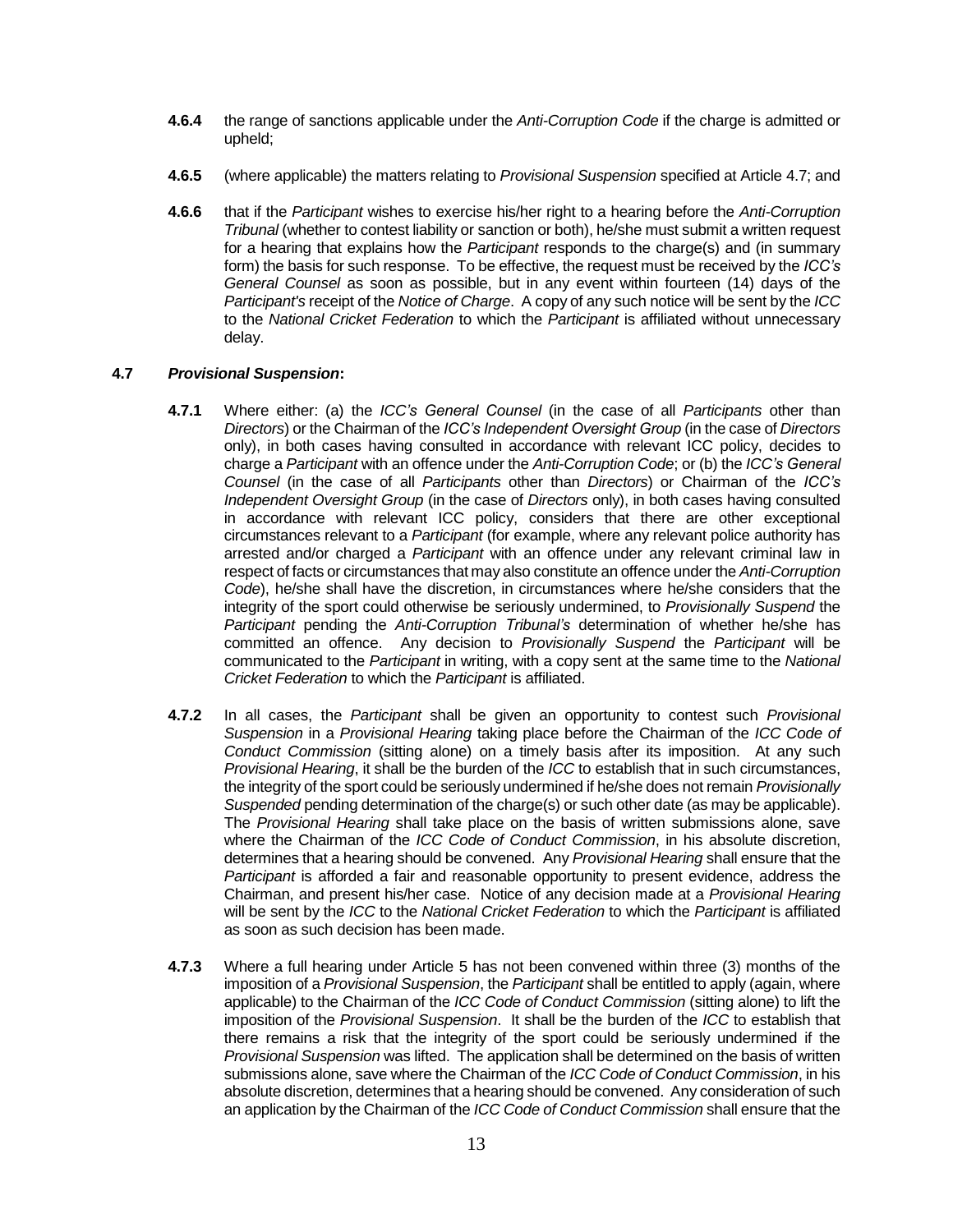*Participant* is afforded a fair and reasonable opportunity to present evidence, address the Chairman, and present his/her case. Notice of any decision made by the Chairman of the *ICC Code of Conduct Commission* will be sent by the *ICC* to the *National Cricket Federation* to which the *Participant* is affiliated as soon as such decision has been made.

- **4.7.4** While *Provisionally Suspended*, a *Participant* may not play, coach or otherwise participate or be involved in any capacity in any *Match* or any other kind of function, event or activity (other than authorised anti-corruption education or rehabilitation programs) that is authorised, organised, sanctioned, recognised or supported in any way by the *ICC*, a *National Cricket Federation*, or any member under the jurisdiction of a *National Cricket Federation*, or receive accreditation to provide media or other services at any official venue or *Match. National Cricket Federations* shall take all reasonable steps within their powers to give effect to this Article 4.7.4 to the extent that they have the jurisdiction, power or ability to do so.
- **4.7.5** A *Participant* who is not *Provisionally Suspended* may voluntarily *Provisionally Suspend*  him/herself by written notice to the *ICC*'s *General Counsel*. In that case, provided that the *Participant* respects that voluntary *Provisional Suspension* until the charge(s) against him/her is/are determined, he/she shall be given credit for such voluntary *Provisional Suspension* in accordance with Article 6.4. A copy of any such notice will be sent by the *ICC* to the *National Cricket Federation* to which the *Participant* is affiliated without unnecessary delay.

#### **4.8 Responding to a** *Notice of Charge***:**

- **4.8.1** If the *Participant* fails to file a written request for a hearing before the *Anti-Corruption Tribunal*  in accordance with Article 4.6.6 (or by any extended deadline that the *ICC's General Counsel* deems appropriate), then he/she shall be deemed to have:
	- **4.8.1.1** waived his/her entitlement to a hearing;
	- **4.8.1.2** admitted that he/she has committed the offence(s) under the *Anti-Corruption Code* specified in the *Notice of Charge*; and
	- **4.8.1.3** acceded to the range of applicable sanctions specified in the *Notice of Charge*.

In such circumstances, a hearing before the *Anti-Corruption Tribunal* shall not be required. Instead, the *ICC's Chief Executive Officer* (in consultation with *ICC's General Counsel*) shall promptly issue a public decision confirming the offence(s) under the *Anti-Corruption Code* specified in the *Notice of Charge* and the imposition of an applicable sanction within the range specified in the *Notice of Charge*. Before issuing that public decision, the *ICC's Chief Executive Officer* will provide written notice of that decision to the *National Cricket Federation* to which the *Participant* is affiliated.

**4.8.2** Where the *Participant* does request a hearing in accordance with Article 4.6.6, the matter shall proceed to a hearing in accordance with Article 5.

#### **ARTICLE 5 THE DISCIPLINARY PROCEDURE**

#### **5.1 Hearings under the** *Anti-Corruption Code*

**5.1.1** Where the *ICC* alleges that a *Participant* has committed an offence under the *Anti-Corruption Code,* and the *Participant* submits the response required under Article 4.6.6 by the specified deadline, disputing the charge and/or the sanctions to be imposed for such offence under the *Anti-Corruption Code*, the matter shall be referred to the Chairman of the *ICC Code of Conduct Commission*.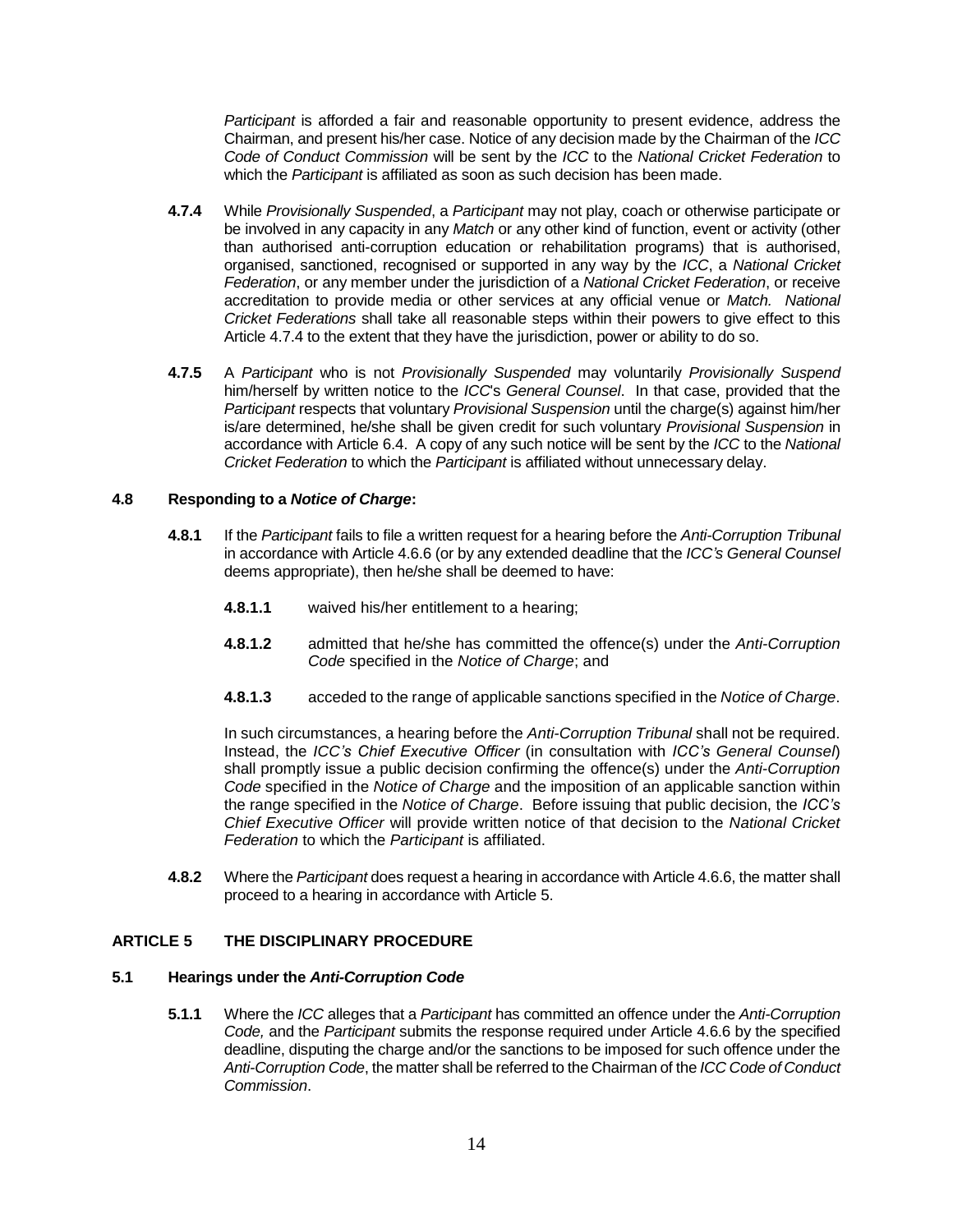- **5.1.2** The Chairman of the *ICC Code of Conduct Commission* shall appoint three members from the *ICC Code of Conduct Commission* (which may include the Chairman) to form an *Anti-Corruption Tribunal* to hear the case. One member of the *Anti-Corruption Tribunal*, who shall be a lawyer, shall sit as the Chairman of the *Anti-Corruption Tribunal*. The appointed members shall be independent of the parties, shall have had no prior involvement with the case, and shall not (unless otherwise agreed between the parties) be from the same country as the *Participant* who is the subject of the proceedings.
- **5.1.3** The Chairman of the *Anti-Corruption Tribunal* shall convene a preliminary hearing with the *ICC* and its legal representatives, together with the *Participant* and his/her legal representatives (if any). At the reasonable discretion of the Chairman, a representative of the *National Cricket Federation* to which the *Participant* is affiliated may also attend such hearing (but strictly as an observer only and with no right to be heard). The preliminary hearing should take place as soon as possible by telephone conference call unless the Chairman determines otherwise. The non-participation of the *Participant* or his/her representative at the preliminary hearing, after proper notice of the preliminary hearing has been provided, shall not prevent the Chairman of the *Anti-Corruption Tribunal* from proceeding with the preliminary hearing, whether or not any written submissions are made on behalf of the *Participant*. Notice of any orders or directions made at the preliminary hearing will be sent by the *ICC* to the *National Cricket Federation* to which the *Participant* is affiliated without unnecessary delay following the conclusion of the preliminary hearing.
- **5.1.4** The purpose of the preliminary hearing shall be to allow the Chairman to address any issues that need to be resolved prior to the hearing date. In particular (but without limitation), the Chairman shall:
	- **5.1.4.1** determine the date(s) upon which the full hearing shall be held. Save where the Chairman in his discretion orders otherwise, the full hearing should ordinarily take place no more than forty (40) days after the date of the preliminary hearing;
	- **5.1.4.2** establish dates reasonably in advance of the date of the full hearing by which:
		- (a) the *ICC* shall submit an opening brief with argument on all issues that the *ICC* wishes to raise at the hearing and a written statement from each witness that the *ICC* intends to call at the hearing, setting out his/her direct evidence, and enclosing copies of the documents that the *ICC* intends to rely on at the hearing;
		- (b) the *Participant* shall submit an answering brief, addressing the *ICC's* arguments and setting out argument on the issues that he/she wishes to raise at the hearing, as well as a written statement from each witness that he/she intends to call at the hearing, setting out that witness's direct evidence, and enclosing copies of the documents that he/she intends to rely on at the hearing; and
		- (c) the *ICC* may (at its discretion) submit a reply brief, responding to the answer brief of the *Participant* and providing a witness statement from each rebuttal witness that the *ICC* intends to call at the hearing, setting out his/her direct evidence, and enclosing copies of any further documents that the *ICC* intends to rely on at the hearing; and
	- **5.1.4.3** order such consolidation with other case(s) as the Chairman shall deem appropriate. For example, where two or more *Participants* are alleged to have committed offences under the *Anti-Corruption Code*, they may both be dealt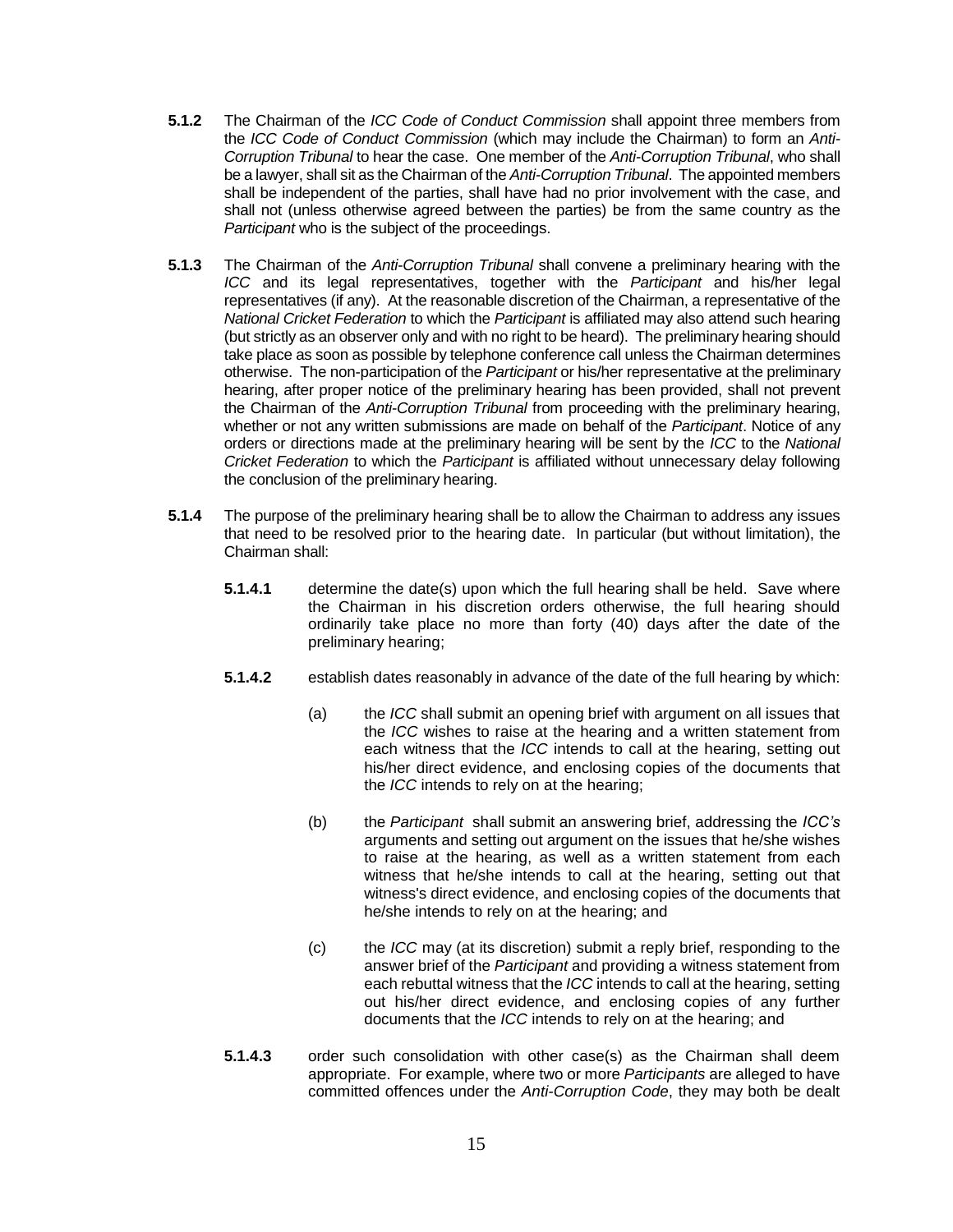with at the same hearing where the proceedings arise out of the same incident or set of facts, or where there is a clear link between separate incidents; and

- **5.1.4.4** make such order as the Chairman shall deem appropriate (subject to any principles of applicable national law) in relation to the production of relevant documents and/or other materials between the parties.
- **5.1.5** The *Participant* shall be required to raise at the preliminary hearing any legitimate objection that he/she may have to any of the members of the *Anti-Corruption Tribunal* convened to hear his/her case. Any unjustified delay in raising any such objection shall constitute a waiver of the objection. If any objection is made, the Chairman of the *Anti-Corruption Tribunal* shall rule on its legitimacy (or, if the objection relates to the Chairman of the *Tribunal*, the Chairman of the *ICC Code of Conduct Commission* shall rule on its legitimacy).
- **5.1.6** If, because of a legitimate objection or for any other reason, a member of the *Anti-Corruption Tribunal* is, or becomes, unwilling or unable to hear the case, then the Chairman of the *ICC Code of Conduct Commission* may, at his/her absolute discretion: (a) appoint a replacement member of the *Anti-Corruption Tribunal* from the *ICC's Code of Conduct Commission*; or (b) authorise the remaining members to hear the case on their own.
- **5.1.7** Subject to the discretion of the Chairman of the *Anti-Corruption Tribunal* to order otherwise for good cause shown by either party (for example, and notwithstanding clause 5.1.8, where, having due regard to the seriousness of the alleged offence, the costs of attending any hearing are disproportionate to the *Participant*'s means and therefore prohibit him/her from having a fair opportunity to present his/her case), or unless otherwise agreed between the parties, hearings before the *Anti-Corruption Tribunal* shall (a) take place at the *ICC's* headquarters in Dubai, United Arab Emirates; and (b) be conducted on a confidential basis.
- **5.1.8** Each of the *ICC* and the *Participant* has the right to be present and to be heard at the hearing and (at his/her or its own expense) to be represented at the hearing by legal counsel of his/her or its own choosing. At the reasonable discretion of the *Anti-Corruption Tribunal*, a representative of the *National Cricket Federation* to which the *Participant* is affiliated may also attend any such hearing (but strictly as an observer only and with no right to be heard). Where there is compelling justification for the non-attendance by any party or representative at the hearing, then such party or representative shall be given the opportunity to participate in the hearing by telephone or video conference (if available).
- **5.1.9** Without prejudice to Article 3.2.2, the *Participant* may choose not to appear in person at the hearing, but instead may provide a written submission for consideration by the *Anti-Corruption Tribunal*, in which case the *Anti-Corruption Tribunal* shall consider the submission in its deliberations. However, the non-attendance of the *Participant* or his/her representative at the hearing, without compelling justification, after proper notice of the hearing has been provided, shall not prevent the *Anti-Corruption Tribunal* from proceeding with the hearing in his/her absence, whether or not any written submissions are made on his/her behalf. A copy of any such written submission will be sent by the *ICC* to the *National Cricket Federation* to which the *Participant* is affiliated without unnecessary delay after it is received.
- **5.1.10** The procedure to be followed at the hearing (including whether to convene a hearing or, alternatively, to determine the matter (or any part thereof) by way of written submissions alone) shall be at the discretion of the Chairman of the *Anti-Corruption Tribunal*, provided that the hearing is conducted in a manner that affords the *Participant* a fair and reasonable opportunity to present evidence (including the right to call and to question witnesses by telephone or videoconference where necessary), address the *Anti-Corruption Tribunal*, and present his/her case.
- **5.1.11** Save where the Chairman orders otherwise for good cause shown by either party, the hearing shall be in English, evidence shall be given in English (with the cost of any necessary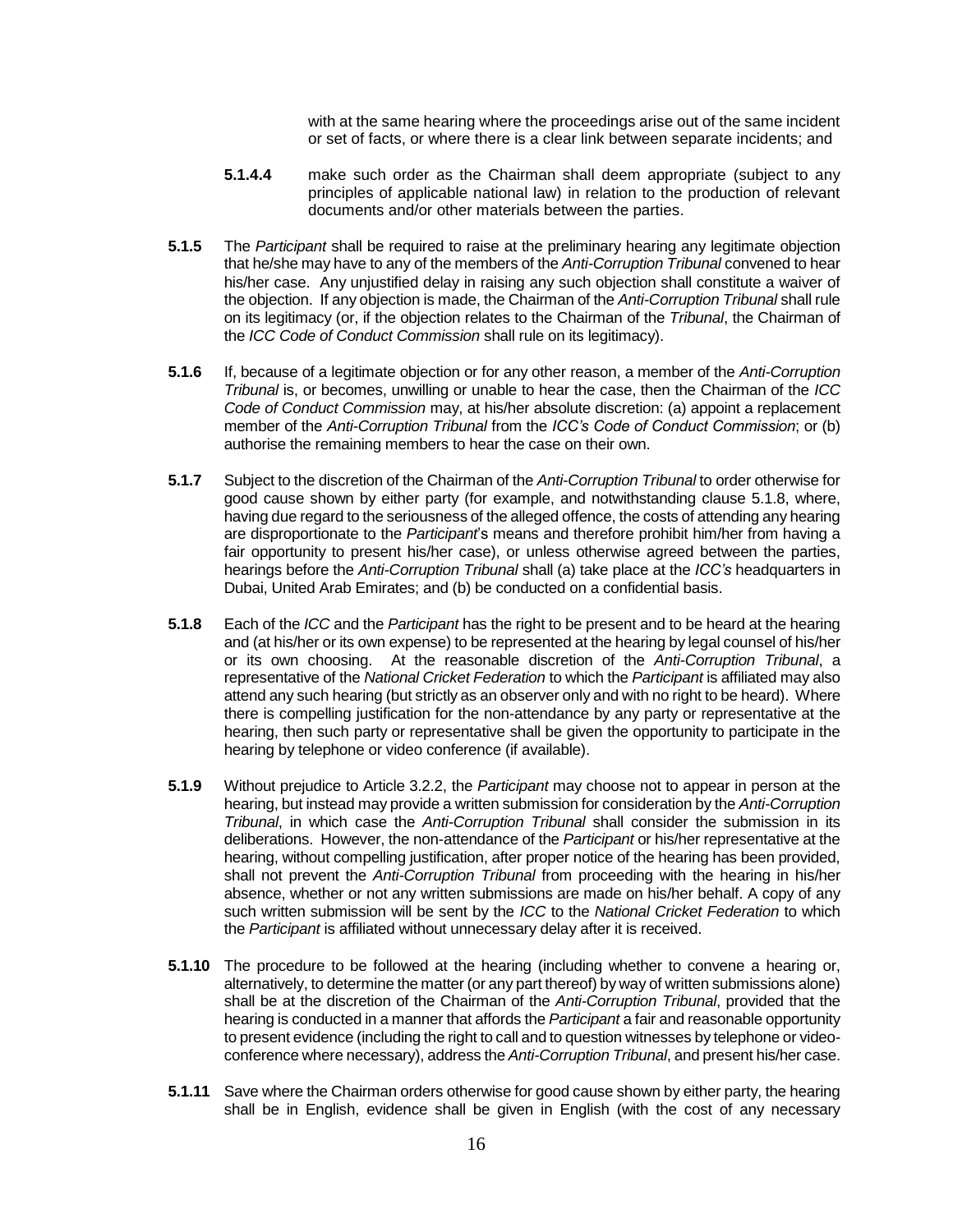translation borne by the party offering the evidence), and certified English translations shall be submitted of any non-English documents put before the *Anti-Corruption Tribunal* (with the cost of the translation borne by the party offering the documents). If required by the Chairman, the ICC shall make arrangements to have the hearing recorded or transcribed (save for the private deliberations of the *Anti-Corruption Tribunal*). The costs of such transcription shall be paid by the ICC, subject to any costs-shifting order that the *Anti-Corruption Tribunal* may make further to Article 5.2.4.

**5.1.12** Notwithstanding any of the other provisions of this *Anti-Corruption Code*, at any time during the proceedings it shall be open to a *Participant* charged with breach(es) of the *Anti-Corruption Code* to admit the breach(es) charged, whether or not in exchange for an agreement with the *ICC* on the appropriate sanction to be imposed upon him/her in order to avoid the need for a hearing before the *Anti-Corruption Tribunal*. Any such discussions between the *ICC* and the *Participant* shall take place on a "without prejudice" basis and in such a manner that they shall not delay or in any other way interfere with the proceedings. Any resulting agreement shall be evidenced in writing, signed by both the *ICC's General Counsel* and the *Participant*, and shall set out the sanction imposed on the *Participant* for his/her breach of the *Anti-Corruption Code* (the "**Agreed Sanction**"). In determining the Agreed Sanction the *ICC* will have due regard to the range of sanctions set out in Article 6.2 for the offence(s) in question, but it shall not be bound to impose a sanction within that range where it reasonably considers (at its absolute discretion) that there is good reason to depart therefrom. Upon receipt of notice of the Agreed Sanction, the *Anti-Corruption Tribunal* shall discontinue the proceedings on the terms thereof without the need for any further hearing. Instead the *ICC's Chief Executive Officer* (in consultation with the *ICC's General Counsel*) shall promptly issue a public decision confirming the *Participant's* admission of the offence(s) charged and the imposition of the *Agreed Sanction*. Before issuing that public decision, the *ICC's Chief Executive Officer* will provide notice of it to the *National Cricket Federation* to which the *Participant* is affiliated*.*

#### **5.2 Decisions of the** *Anti-Corruption Tribunal*

- **5.2.1** The *Anti-Corruption Tribunal* shall announce its decision in writing, with reasons, as soon as possible after, and, in any event, within thirty (30) days of, the conclusion of the hearing. That written decision will set out and explain:
	- **5.2.1.1** with reasons, the *Anti-Corruption Tribunal's* findings as to whether any offence(s) under the *Anti-Corruption Code* has/have been committed;
	- **5.2.1.2** with reasons, the *Anti-Corruption Tribunal's* findings as to what sanctions, if any, are to be imposed (including any fine and/or period of *Ineligibility*);
	- **5.2.1.3** with reasons, the date that such period of *Ineligibility* shall commence pursuant to Article 6.4; and
	- **5.2.1.4** the rights of appeal described in Article 7.
- **5.2.2** The *ICC* will provide the *National Cricket Federation* to which the *Participant* is affiliated with a full written copy of the findings and decisions of the *Anti-Corruption Tribunal* (including any sanctions imposed by the *Anti-Corruption Tribunal*) at the same time as such decision is provided to the *Participant* and prior to publicly announcing such decision.
- **5.2.3** The *Anti-Corruption Tribunal* shall have discretion to announce the substance of its decision to the parties prior to the issue of the written reasoned decision referred to in Article 5.2.1 in cases where a *Provisional Suspension* has been imposed or where it otherwise deems appropriate. For the avoidance of doubt, however: (a) the *Anti-Corruption Tribunal* shall still be required to issue a written, reasoned decision in accordance with Article 5.2.1; and (b) the time to appeal pursuant to Article 7 shall not run until receipt of that written, reasoned decision.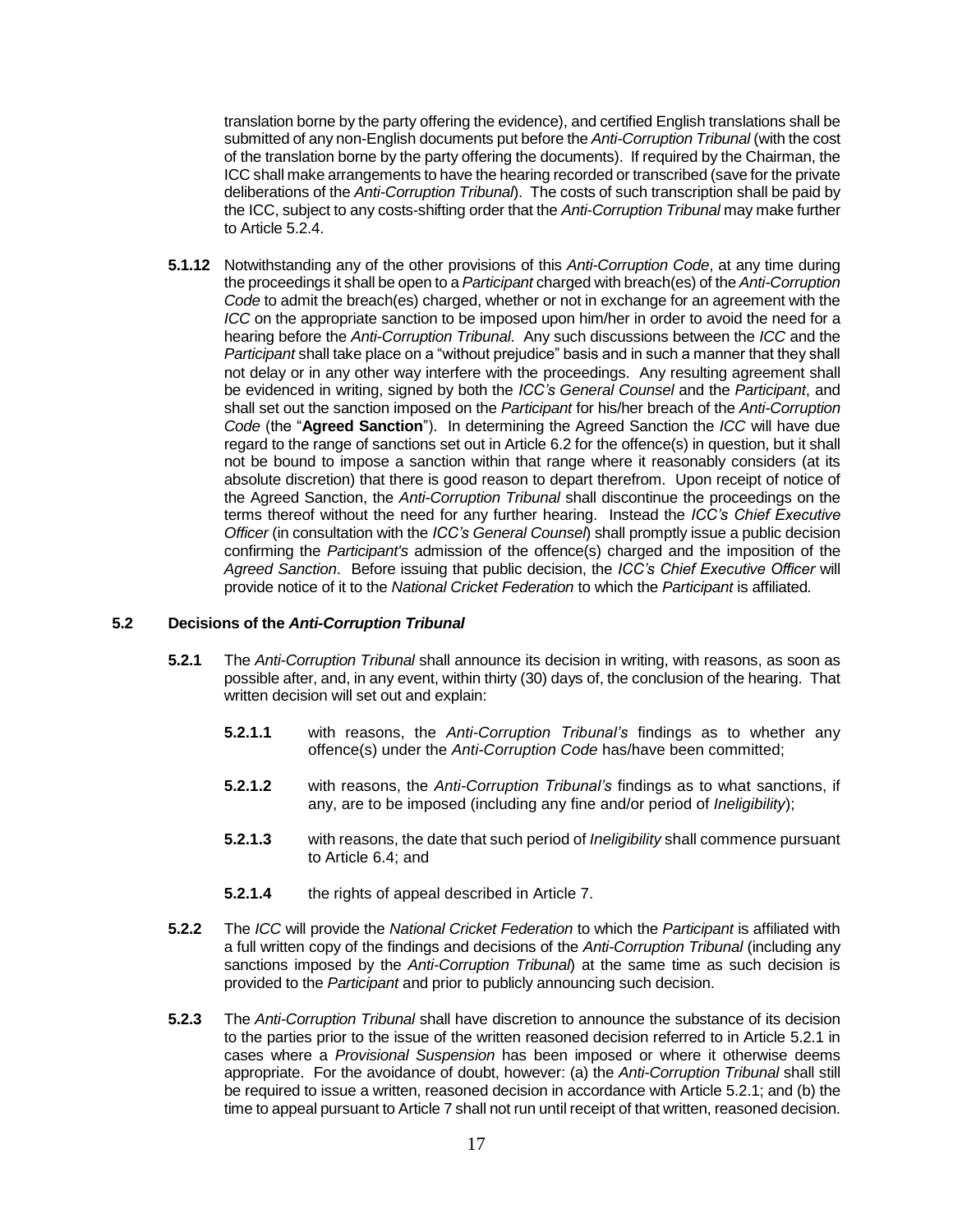Notice of such decision will be provided by the *ICC* to the *National Cricket Federation* to which the *Participant* is affiliated without unnecessary delay following its announcement.

- **5.2.4** The *Anti-Corruption Tribunal* has the power to make a costs order against any party to the hearing in respect of the costs of convening the *Anti-Corruption Tribunal* and of staging the hearing and/or in respect of the costs (legal, expert, travel, accommodation, translation or otherwise) incurred by the parties in relation to the proceedings where it deems fit (for example, but without limitation, where it considers that such party has acted spuriously, frivolously or otherwise in bad faith). If it does not exercise that power, the *ICC* shall pay the costs of convening the *Anti-Corruption Tribunal* and of staging the hearing, and each party shall bear its own costs (legal, expert, travel, accommodation, translation or otherwise).
- **5.2.5** Subject only to the rights of appeal under Article 7, the *Anti-Corruption Tribunal's* decision shall be the full, final and complete disposition of the matter and will be binding on all parties.

#### **ARTICLE 6 SANCTIONS**

- **6.1** Where a breach of the *Anti-Corruption Code* is admitted by the *Participant* or upheld by the *Anti-Corruption Tribunal*, the *Anti-Corruption Tribunal* will be required to impose an appropriate sanction upon the *Participant* from the range of permissible sanctions described in Article 6.2. In order to determine the appropriate sanction that is to be imposed in each case, th*e Anti-Corruption Tribunal*  must first determine the relative seriousness of the offence, including identifying all relevant factors that it deems to:
	- **6.1.1** aggravate the nature of the offence, including (without limitation):
		- **6.1.1.1** a lack of remorse on the part of the *Participant*;
		- **6.1.1.2** the *Participant's* bad previous disciplinary record (including where the *Participant* has previously been found guilty of another offence under the *Anti-Corruption Code* and/or any predecessor regulations of the *ICC* and/or any anti-corruption rules of any *National Cricket Federation*);
		- **6.1.1.3** where the amount of any profits, winnings or other *Reward* directly or indirectly received by the *Participant* as a result of the offence(s) is substantial and/or where the sums of money otherwise involved in the offence(s) were substantial;
		- **6.1.1.4** where the offence substantially damaged (or had the potential to damage substantially) the commercial value and/or the public interest in the relevant *International Match(es)*;
		- **6.1.1.5** where the offence affected (or had the potential to affect) the result of the relevant *International Match(es)*;
		- **6.1.1.6** where the welfare of a *Participant* or any other person has been endangered as a result of the offence;
		- **6.1.1.7** where the offence involved more than one *Participant*; and/or
		- **6.1.1.8** any other aggravating factor(s) that the *Anti-Corruption Tribunal* considers relevant and appropriate.
	- **6.1.2** mitigate the nature of the offence, including (without limitation):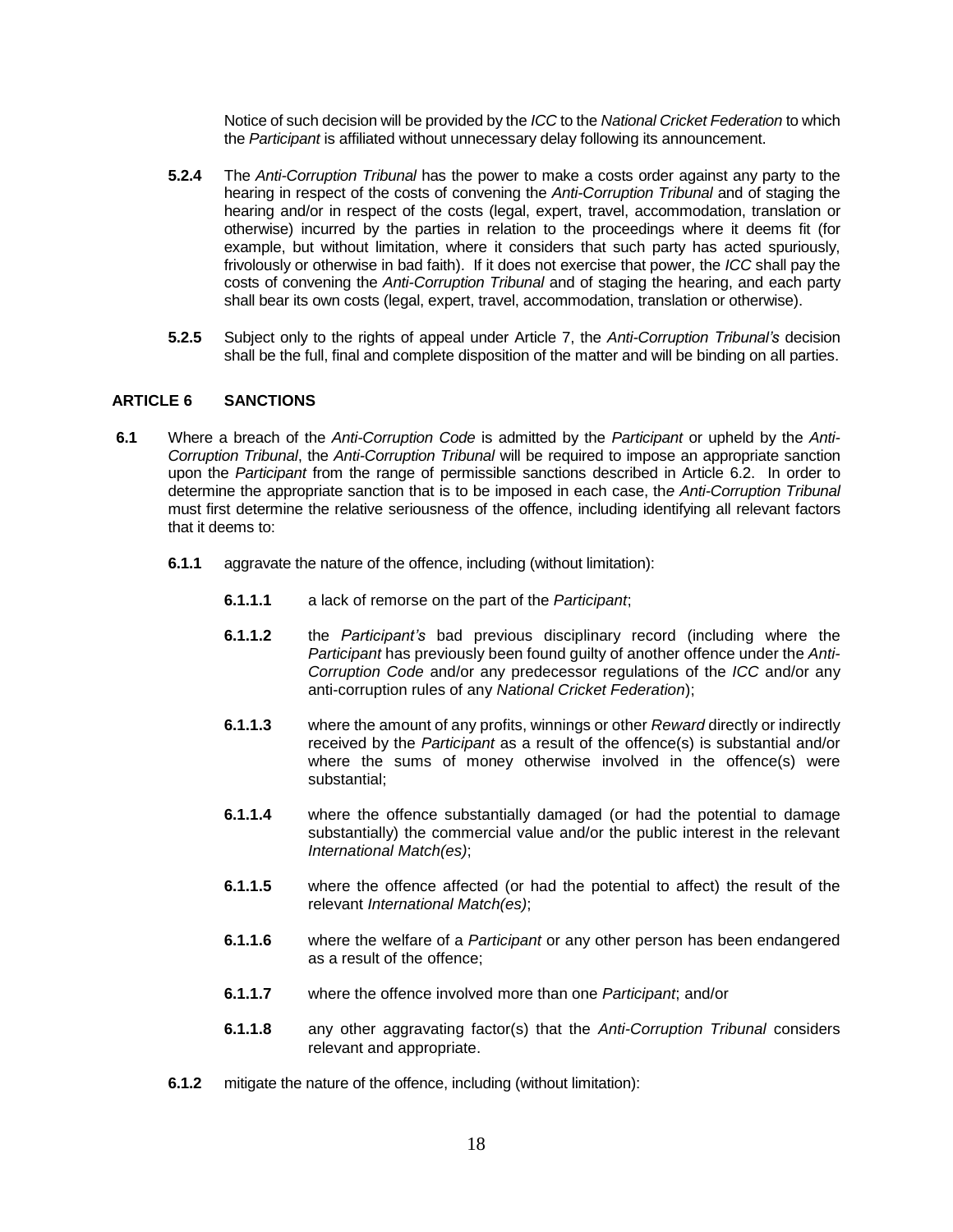- **6.1.2.1** any admission of guilt (the mitigating value of which may depend upon its timing);
- **6.1.2.2** the *Participant's* good previous disciplinary record;
- **6.1.2.3** the youth and/or lack of experience of the *Participant;*
- **6.1.2.4** where the *Participant* renounced the attempt or agreement prior to it being discovered by a third party not involved in the attempt or agreement.
- **6.1.2.5** where the *Participant* has cooperated with the *ACU* and any investigation or *Demand* carried out by it;
- **6.1.2.6** where the offence did not substantially damage (or have the potential to substantially damage) the commercial value, integrity of results and/or the public interest in the relevant *International Match(es)*;
- **6.1.2.7** where the offence did not affect (or have the potential to affect) the result of the relevant *International Match*(es);
- **6.1.2.8** where the *Participant* provides *Substantial Assistance* to the *ICC*, any other *National Cricket Federation*, a criminal authority, or a professional disciplinary body;
- **6.1.2.9** where the *Participant* has already suffered penalties under other laws and/or regulations for the same offence; and/or
- **6.1.2.10** any other mitigating factor(s) that the *Anti-Corruption Tribunal* considers relevant and appropriate.
- **6.2** Having considered all of the factors described in Articles 6.1.1 and 6.1.2, the *Anti-Corruption Tribunal*  shall then determine, in accordance with the following table, what the appropriate sanction(s) should be:

| <b>ANTI-CORRUPTION CODE</b><br><b>OFFENCE</b>                                                                           | <b>RANGE OF PERMISSIBLE PERIOD</b><br><b>OF INELIGIBILITY</b>   | <b>ADDITIONAL DISCRETION TO</b><br><b>IMPOSE A FINE</b>                                                                                                                                                              |
|-------------------------------------------------------------------------------------------------------------------------|-----------------------------------------------------------------|----------------------------------------------------------------------------------------------------------------------------------------------------------------------------------------------------------------------|
| Article 2.1.1, 2.1.2, 2.1.3 or<br>2.1.4 (Corruption)                                                                    | A minimum of five (5) years and a<br>maximum of a lifetime.     | In all cases, in addition to any<br>period of <i>Ineligibility</i> , the Anti-<br>Corruption Tribunal shall have the<br>discretion to impose a fine on the<br>Participant of such amount as it<br>deems appropriate. |
| Article 2.2.1 or 2.2.2 (Betting)                                                                                        | A minimum of one (1) year and a<br>maximum of five (5) years.   |                                                                                                                                                                                                                      |
| Article 2.3.1 or 2.3.3 (as it<br>relates to an offence under<br>Article 2.3.1) (Misuse of <i>Inside</i><br>Information) | A minimum of one (1) year and a<br>maximum of five (5) years.   |                                                                                                                                                                                                                      |
| Article 2.3.2 or 2.3.3 (as it<br>relates to an offence under<br>Article 2.3.2) (Misuse of <i>Inside</i><br>Information) | A minimum of six (6) months and a<br>maximum of five (5) years. |                                                                                                                                                                                                                      |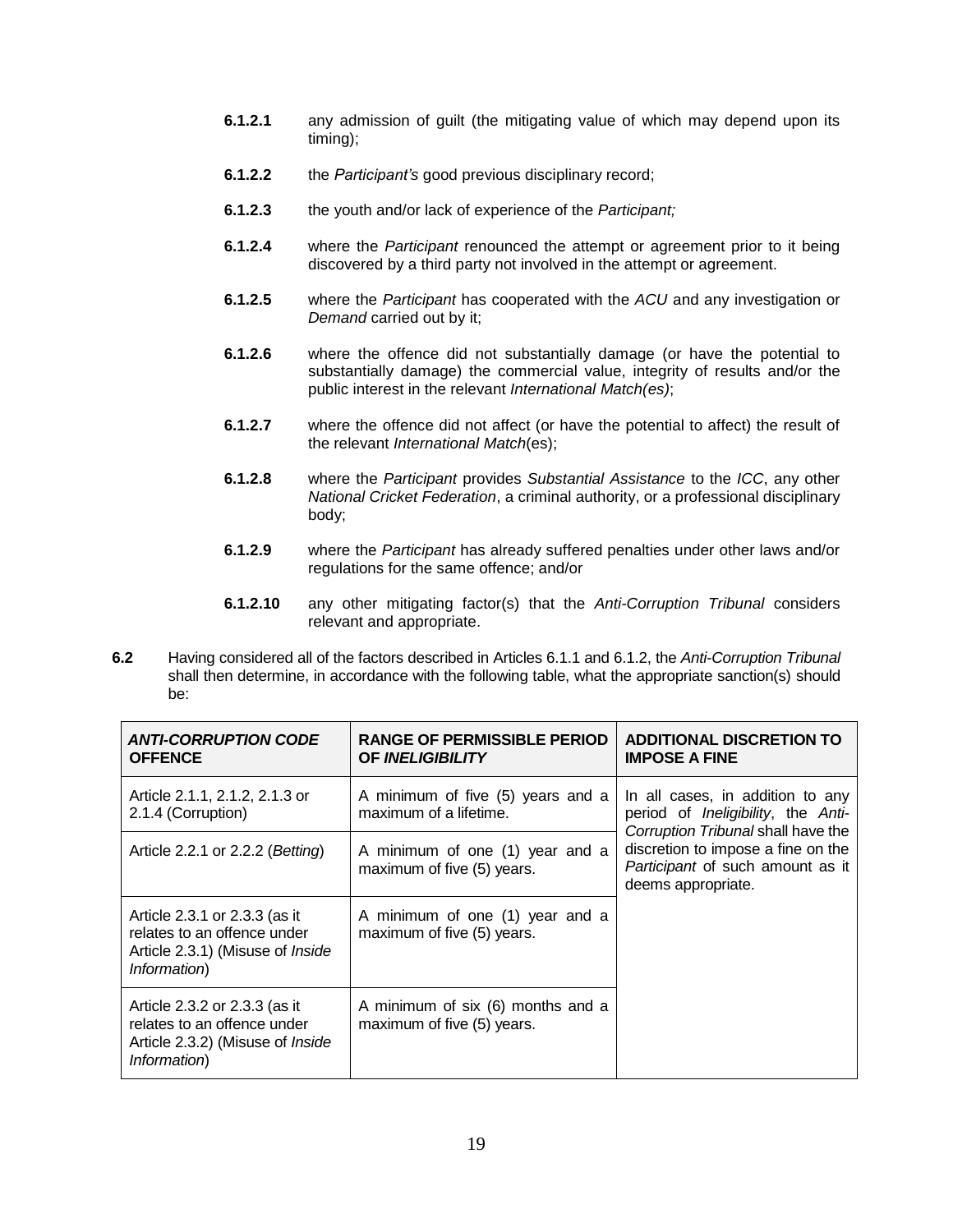| Any of Articles 2.4.1 to 2.4.6, | A minimum of six (6) months and a |
|---------------------------------|-----------------------------------|
| inclusive (General)             | maximum of five (5) years.        |
| Any of Articles 2.4.7 to 2.4.9  | Any period from zero up to a      |
| inclusive (General)             | maximum of five (5) years.        |

- **6.3** For the avoidance of doubt:
	- **6.3.1** the *Anti-Corruption Tribunal* has no jurisdiction to adjust, reverse or amend the results of any *Match*;
	- **6.3.2** where a *Participant* is found guilty of committing two offences under the *Anti-Corruption Code*  in relation to the same incident or set of facts, then (save where ordered otherwise by the *Anti-Corruption Tribunal* for good cause shown) any multiple periods of *Ineligibility* imposed should run concurrently (and not cumulatively);
	- **6.3.3** where a fine and/or costs award is imposed against a *Participant*, such fine and/or costs award must be paid: (a) by the *Participant* (and not, unless the *ICC* agrees*,* by any other third party, including a *National Cricket Federation*); (b) directly to the *ICC* no later (subject to Article 6.7) than one calendar month following receipt of the decision imposing the fine; and
	- **6.3.4** the *ICC* will provide the *National Cricket Federation* of the *Participant* with written notice of (and a full written copy of) the findings and decisions of the *Anti-Corruption Tribunal* (including any sanctions imposed by the *Anti-Corruption Tribunal*) at the same time as such decision is provided to the *Participant* and prior to publicly announcing such decision.
- **6.4** Any period of *Ineligibility* imposed on a *Participant* shall commence on the date that the decision imposing the period of *Ineligibility* is issued; provided that any period of *Provisional Suspension* served by the *Participant* shall be credited against the total period of *Ineligibility* to be served.
- **6.5** No *Participant* who has been declared *Ineligible* may, during the period of *Ineligibility*, play, coach, officiate or otherwise participate or be involved in any capacity in any *Match* or any other kind of function, event or activity (other than authorised anti-corruption education or rehabilitation programs) that is authorised, organised, sanctioned, recognised or supported in any way by the *ICC*, a *National Cricket Federation*, or any member under the jurisdiction of a *National Cricket Federation*, or receive accreditation to provide media or other services at any official venue or *Match. National Cricket Federations* shall take all reasonable steps within their powers to give effect to this Article 6.5 to the extent that they have the jurisdiction, power or ability to do so.
- **6.6** A *Participant* who is subject to a period of *Ineligibility* shall remain subject to this *Anti-Corruption Code* and the anti-corruption rules of all *National Cricket Federations* during that period. If a *Participant* commits *Corrupt Conduct* during a period of *Ineligibility*, this shall be treated as a separate offence and new proceedings will be brought pursuant to Article 4.6 of this *Anti-Corruption Code* or under the anticorruption rules of the relevant *National Cricket Federation*, as applicable.
- **6.7** Once any period of *Ineligibility* has expired, the *Participant* will automatically become re-eligible to participate or be otherwise involved in *Matche*s provided that he/she has first: (a) completed an official anti-corruption education session to the reasonable satisfaction of the *ACU*; (b) agreed to subject him/herself to such additional reasonable and proportionate monitoring procedures and requirements as the *ACU General Manager* may reasonably consider necessary given the nature and scope of the offence committed; and (c) satisfied in full any fine and/or award of costs made against him/her by any *Anti-Corruption Tribunal* or the *CAS*. However, the *ICC* will consider any request from any *Participant*, on the grounds of financial hardship, to make the payment of such fines and/or costs over a prolonged period of time. Should any fine and/or costs award (or agreed part-payment or instalment thereof) not be paid to the *ICC* within such deadline or by the time of the next agreed payment date, then, unless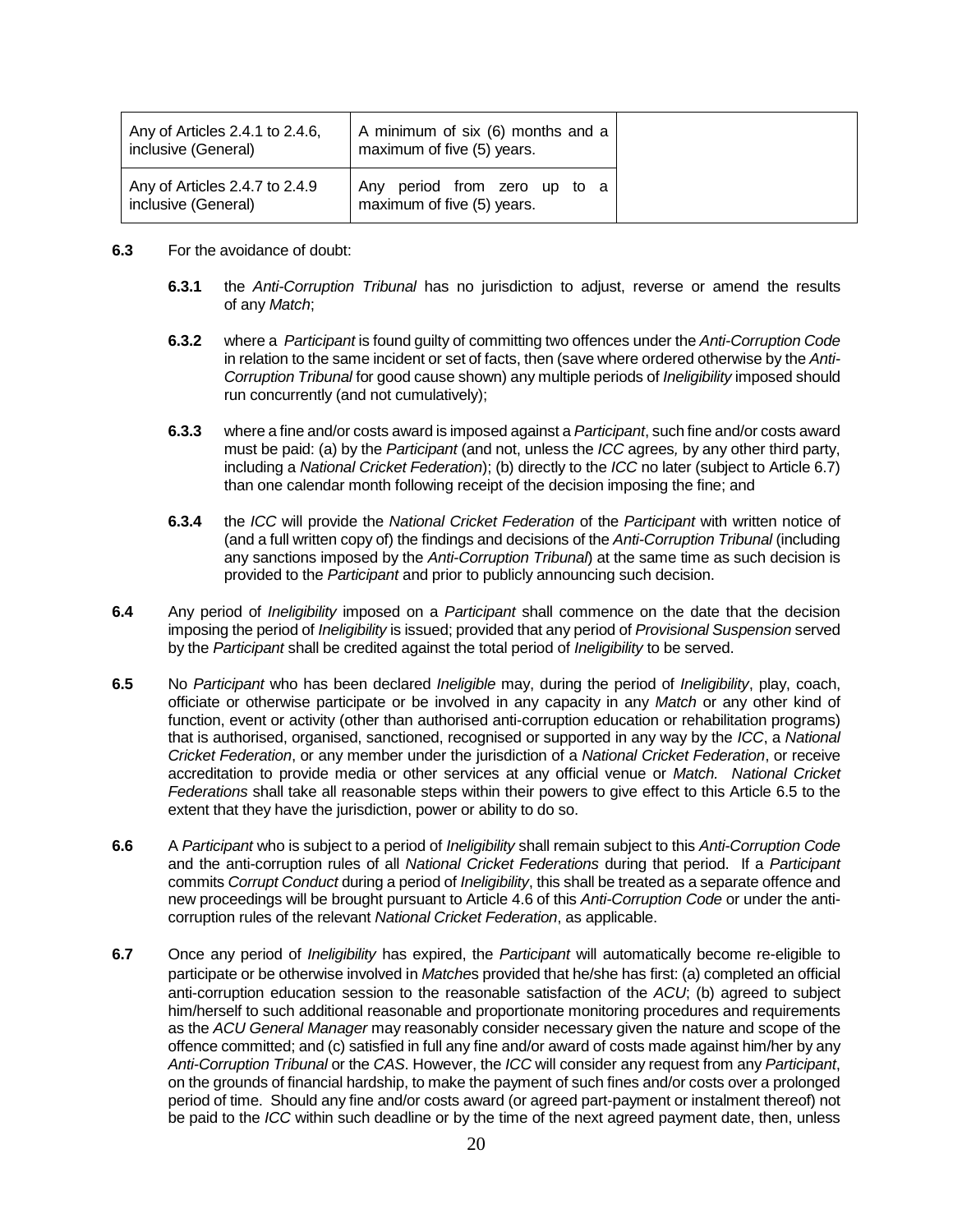the *ICC* agrees otherwise, the *Participant* may not play, coach or otherwise participate or be involved in any capacity in any *Match* until such payment has been satisfied in full.

**6.8** The Chairman of the *ACU* shall, only after obtaining the prior written agreement of any relevant *National Cricket Federation(s)* and the prior approval of the ICC Board*,* have discretion to permit a *Participant* who is subject to a period of *Ineligibility* to participate or otherwise be involved in *Domestic Matches* at any time prior to the end of that period of *Ineligibility* where in the opinion of the Chairman of the *ACU* the early reinstatement of such eligibility is warranted by the conduct of the *Participant*  since the period of *Ineligibility* was imposed, taking into account such factors as the *ACU* Chairman in his absolute discretion considers appropriate and given the underlying objectives of this *Anti-Corruption Code*. Such factors may include (without limitation) the fact and timing of any expressions of apology, remorse and/or contrition by the *Participant*, the *Participant's* cooperation with *ACU* education programmes, and/or the *Participant's* full disclosure of any and all information known to the *Participant* that may be helpful to the *ACU* in enforcing the *Anti-Corruption Code* or in otherwise furthering its objectives. For the avoidance of doubt, the Chairman of the *ACU* shall not in any circumstances have discretion to reinstate the *Participant's* eligibility to participate or otherwise be involved in *International Matches* prior to the end of the period of *Ineligibility.* 

#### **ARTICLE 7 APPEALS**

- **7.1** The following decisions made under the *Anti-Corruption Code* may be challenged by the *ICC* or the *Participant* who is the subject of the decision (as applicable) solely and exclusively by appeal to *CAS* as set out in this Article 7:
	- **7.1.1** a decision by the Chairman of the *ICC Code of Conduct Commission* not to lift a *Provisional Suspension*;
	- **7.1.2** a decision that a charge of breach of the *Anti-Corruption Code* should be dismissed for procedural or jurisdictional reasons;
	- **7.1.3** a decision that an offence under the *Anti-Corruption Code* has (or has not) been committed; and/or
	- **7.1.4** a decision to impose (or not to impose) sanctions, including the appropriateness of any sanction imposed for an offence under the *Anti-Corruption Code*.
- **7.2** For the avoidance of any doubt, no party shall have any right of appeal against (a) an *Agreed Sanction* imposed pursuant to Article 5.1.12; or (b) decisions by the Chairman of the *ACU* made pursuant to Article 6.8.
- **7.3** Decisions being appealed shall remain in effect and binding pending resolution of the appeal.
- **7.4** The deadline for filing an appeal to *CAS* shall be twenty-one (21) days from the date of receipt of the written reasoned decision by the appealing party. To be a valid filing under this Article, a copy of an appeal filed by the *Participant* must also be served on the same day on the *ICC* (which will thereafter provide a copy to the *National Cricket Federation* to which the *Participant* is affiliated.
- **7.5** In all appeals to *CAS* pursuant to this Article 7:
	- **7.5.1** *CAS*'s Code of Sports-related Arbitration shall apply, save as amended below.
	- **7.5.2** Where required in order to do justice (for example to cure procedural errors at the first instance hearing), the appeal shall take the form of a re-hearing *de novo* of the issues raised by the case. In all other cases, the appeal shall not take the form of a *de novo*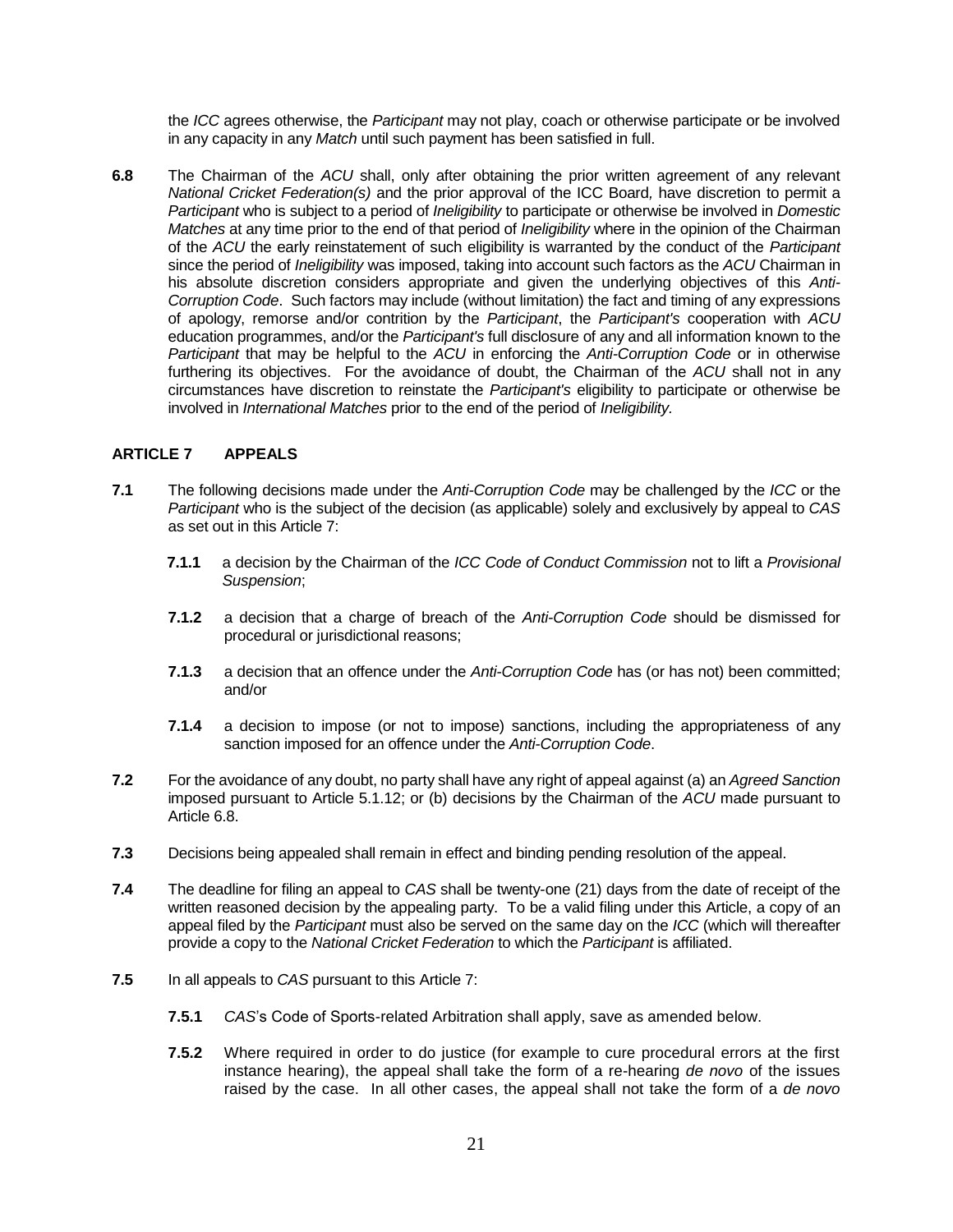hearing but instead shall be limited to a consideration of whether the decision being appealed was erroneous.

- **7.5.3** The governing law shall be English law and the appeal shall be conducted in English, unless the parties agree otherwise.
- **7.5.4** The decision of *CAS* on the appeal shall be final and binding on all parties, and no right of appeal shall lie from the *CAS* decision.

#### **ARTICLE 8 PUBLIC DISCLOSURE AND CONFIDENTIALITY**

- **8.1** Save in exceptional circumstances where the *ICC* (acting reasonably) deems it necessary for the purposes of protecting the integrity of the sport and/or any of its *Participants* (for example in circumstances where there is significant damaging and/or incorrect media speculation), neither the *ICC* nor any *National Cricket Federation* shall publicly identify any *Participant* who is being investigated or is alleged to have committed an offence under the *Anti-Corruption Code* until he/she has been formally charged pursuant to Article 4.6, at which point it shall be entitled to publicly announce the name of the *Participant* charged and the offences with which he/she has been charged. Thereafter, the *ICC* will not comment publicly on the specific facts of a pending case except in response to public comments made by (or on behalf of) the *Participant* involved in the case or his/her representatives or where otherwise necessary to preserve the public's confidence in the ability of the *ICC* and/or the *National Cricket Federations* to fight corruption in the sport.
- **8.2** Once the *Anti-Corruption Tribunal* has issued its decision in respect of any charges brought under the *Anti-Corruption Code*:
	- **8.2.1** If the decision is that an offence has been committed: (a) the decision may, at the *ICC's* discretion, be publicly reported in full as soon as possible; and (b) after the decision is publicly reported, the *ICC* may also publish such other parts of the proceedings before the *Anti-Corruption Tribunal* as the *ICC* thinks fit.
	- **8.2.2** If the decision exonerates the *Participant*, then the decision may be publicly reported only with the consent of the *Participant*. The *ICC* shall use reasonable efforts to obtain such consent, and (if consent is obtained) shall publicly disclose the decision in its entirety or in such redacted form as the *Participant* may approve.
- **8.3** The *ICC* shall use its best endeavours to ensure that persons under its control do not publicly identify *Participants* who are alleged to have committed an offence under the *Anti-Corruption Code* other than in accordance with Article 8.1 and 8.2. However, the *ICC* in its discretion may at any time disclose to other organisations such information as the *ICC* may consider necessary or appropriate to facilitate administration or enforcement of the *Anti-Corruption Code*, provided that each organisation provides assurance satisfactory to the *ICC* that the organisation will maintain all such information in confidence.

#### **ARTICLE 9 RECOGNITION OF DECISIONS**

- **9.1** All *National Cricket Federations* shall comply with the *Anti-Corruption Code* and take all necessary and reasonable steps within their powers to recognise, enforce, extend and give effect to all decisions taken and *Provisional Suspensions* and sanctions imposed under the *Anti-Corruption Code* within their own respective jurisdictions, without the need for further formality. This shall include (without limitation), where it has the jurisdiction to do so, requiring the organisers of any *Matches*, tournaments or other events sanctioned by the *National Cricket Federation* to recognise and give effect to such decisions and *Provisional Suspensions* and sanctions.
- **9.2** Decisions made and *Provisional Suspensions* and sanctions imposed under the anti-corruption rules of *National Cricket Federations* shall be recognised, enforced, extended and given effect to within their respective jurisdictions by the *ICC* and other *National Cricket Federations* (including in respect of any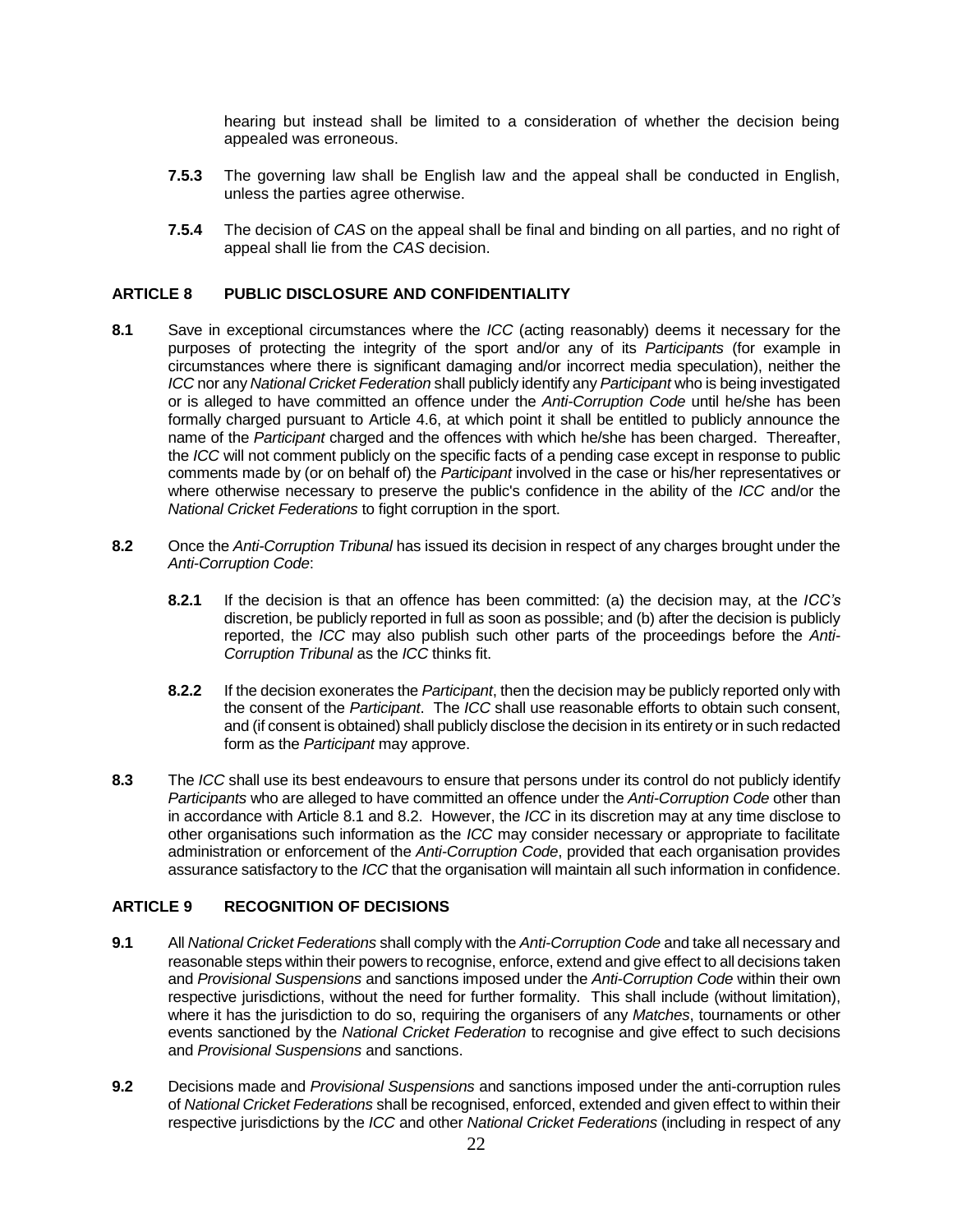*Matches*, tournaments or other events sanctioned by such *National Cricket Federations*), automatically upon receipt of notice of the same, without the need for further formality.

#### **ARTICLE 10 STATUTE OF LIMITATIONS**

- **10.1** No action may be commenced under the *Anti-Corruption Code* against a *Participant* for an offence under the *Anti-Corruption Code* more than ten years after the date that the offence occurred.
- **10.2** Subject strictly to Article 10.1, the *ICC* has the right (but no obligation) to suspend investigations temporarily under this *Anti-Corruption Code* to avoid prejudice to, and/or to give precedence to, investigations conducted by other relevant authorities into the same or related matters.

#### **ARTICLE 11 AMENDMENT AND INTERPRETATION OF THE** *ANTI-CORRUPTION CODE*

- **11.1** The *Anti-Corruption Code* may be amended from time to time by the *ICC's* Board, with such amendments coming into effect on the date specified by the *ICC*.
- **11.2** The headings used for the various Articles of the *Anti-Corruption Code* are for the purpose of guidance only and shall not be deemed to be part of the substance of the *Anti-Corruption Code* or to inform or affect in any way the language of the provisions to which they refer.
- **11.3** The *Anti-Corruption Code* shall come into full force and effect on 9 February 2018 (the **"Effective Date"**). It shall not operate to disturb any decisions and/or sanctions previously made under predecessor versions of the *Anti-Corruption Code* (including the *Code of Conduct*) or anti-corruption rules of *National Cricket Federations*. Nor shall its substantive provisions apply retrospectively to matters pending before the *Effective Date*. Instead, any case pending prior to the *Effective Date*, or brought after the *Effective Date* but based on acts or omissions that occurred before the *Effective Date*, shall be governed (a) as to substance, by the predecessor to the *Anti-Corruption Code* that was in force at the time of the alleged offence, subject to any application of the principle of *lex mitior* by the hearing panel determining the case; and (b) as to procedure, by this *Anti-Corruption Code*.
- **11.4** If any Article or provision of this *Anti-Corruption Code* is ruled to be invalid, unenforceable or illegal for any reason, it shall be deemed deleted, and the *Anti-Corruption Code* shall remain otherwise in full force and effect.
- **11.5** The *Anti-Corruption Code* is governed by and shall be construed in accordance with English law. Strictly without prejudice to the arbitration agreement set out in Articles 1.5, 5 and 7, the English courts shall have exclusive jurisdiction to issue relief in aid of that arbitration agreement and/or to hear and determine challenges to any decision issued by the *Anti-Corruption Tribunal* and/or the *CAS.*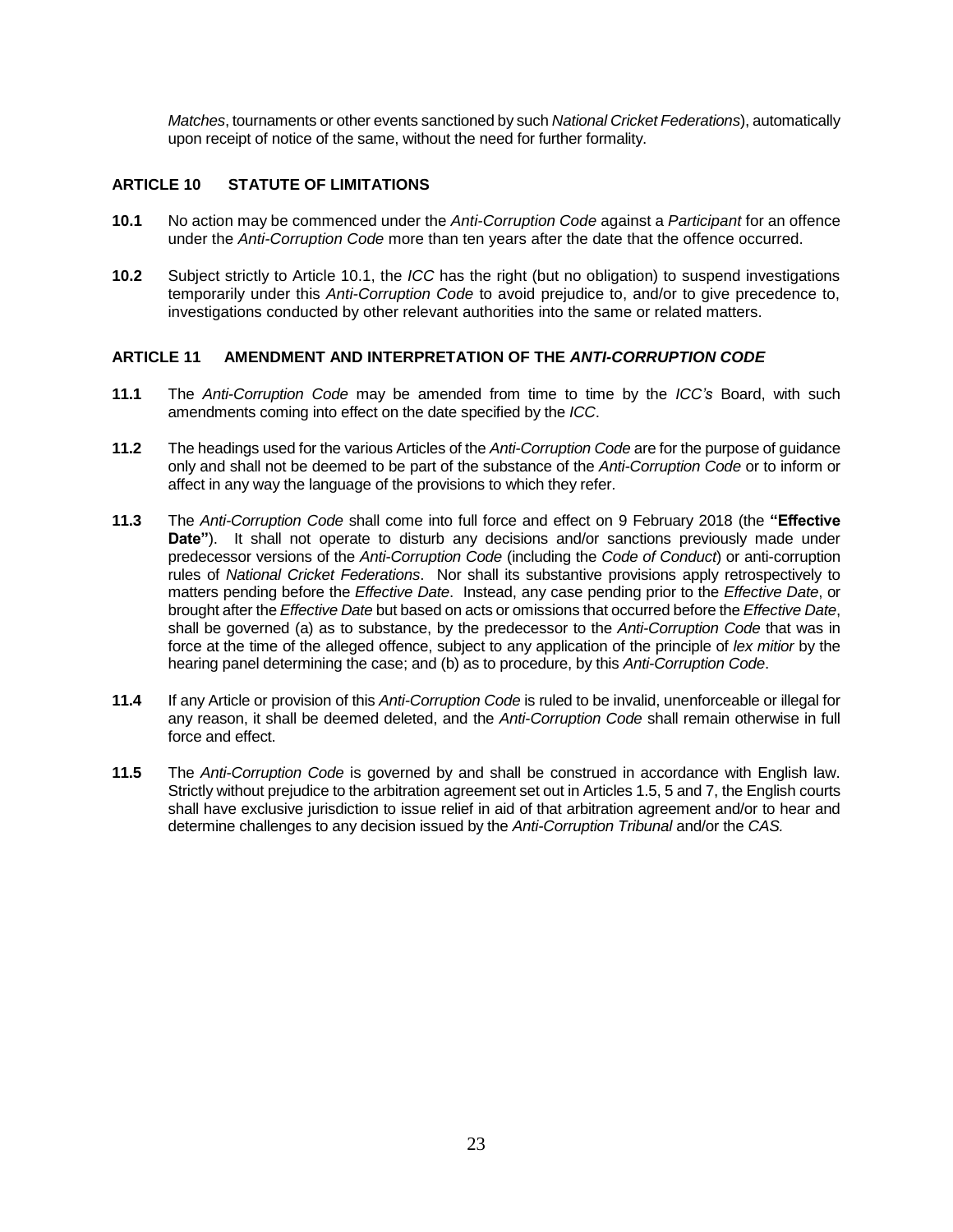### **APPENDIX 1 - DEFINITIONS**

*Anti-Corruption Code*. This Anti-Corruption Code promulgated by the *ICC* on the *Effective Date*.

*ACU*. See *Anti-Corruption Unit*.

*Anti-Corruption Unit.* The department within the *ICC* that is mandated, amongst other things, to monitor compliance with and investigate potential breaches of the *Anti-Corruption Code*.

*ACU Chairman*. The person appointed by the *ICC* from time to time to act as the Chairman of the ACU (or his/her designee).

*ACU General Manager.* An appointee of the ICC with supervisory responsibilities in relation to the *Anti-Corruption* Code (or his/her designee).

*Agreed Sanction*. As defined in Article 5.1.13.

*Anti-Corruption Tribunal.* A panel of three persons (subject to Article 5.1.6) appointed by the Chairman *of* the *ICC Code of Conduct Commission*, to perform the functions assigned to the *Anti-Corruption Tribunal* under the *Anti-Corruption Code*. Each member of the *Anti-Corruption Tribunal* shall be a member of the *ICC Code of Conduct Commission* and the *ICC* may provide reasonable compensation and reimbursement of expenses to such members.

*Associate Member.* Any National Cricket Federation with associate member status of the *ICC*.

*Bet*. Any wager, bet or other form of financial speculation.

*CAS*. The Court of Arbitration for Sport in Lausanne, Switzerland.

*Code of Conduct.* The ICC's Code of Conduct for Players and Player Support Personnel, as amended from time to time.

*Corrupt Conduct.* Any act or omission that would amount to an offence under Article 2 of this *Anti-Corruption Code* or the equivalent provisions of the anti-corruption rules of any *National Cricket Federation*.

*Demand*. As defined in Article 4.3.

*Director.* Each person serving as a director (including alternate director) or officer of the *ICC, IBC, IDI* or any *Associated Company*, including for the avoidance of doubt, the *ICC Chairman* and *ICC Chief Executive* as may be appointed from time to time.

*Domestic Match.* Any 'First-Class Match', 'List A Limited Overs Match', or 'List A Twenty20 Match', or any 'Other Match' played under the sole control and auspices of a *National Cricket Federation* and/or classified as Official Cricket by such *National Cricket Federation*, as those terms are defined in the ICC Classification of Official Cricket (as amended from time to time).

*Effective Date.* As defined in Article 11.3.

*End Date*. As defined in Article 1.7.

*Full Member.* Any National Cricket Federation with full member status of the *ICC*.

*ICC.* The International Cricket Council or its designee.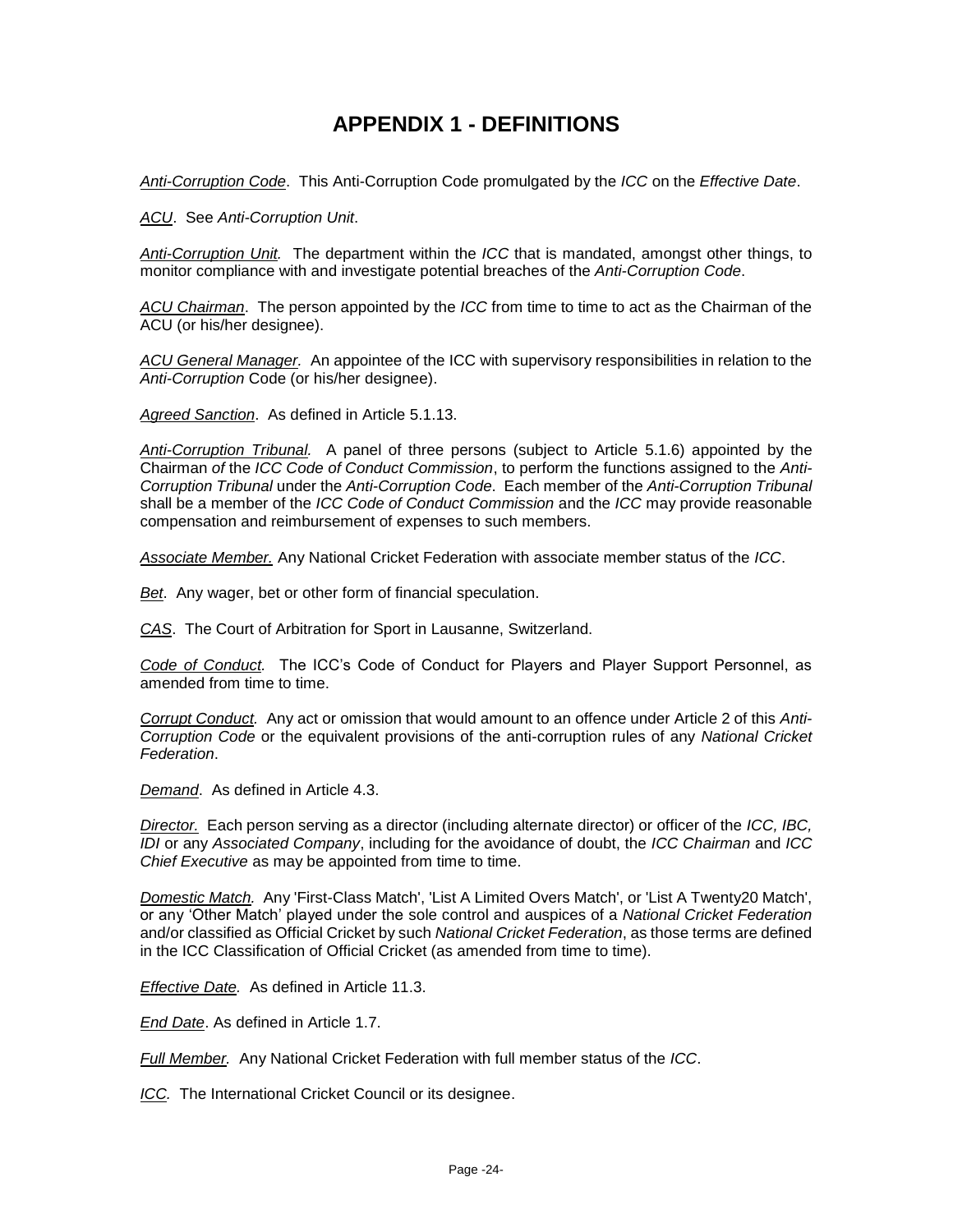*ICC's Chief Executive Officer.* The person appointed by the ICC from time to time to act as the ICC's Chief Executive Officer (or his/her designee).

*ICC's Clothing and Equipment Rules and Regulations*. The ICC's Clothing and Equipment Regulations (a copy of which is set out in the *ICC's Operating Manual*), as amended from time to time.

*ICC Code of Conduct Commission*. An official committee of the *ICC* established, amongst other things, to provide independent enquiries, investigations and rulings in relation to matters brought to its attention. Each member of the *ICC Code of Conduct Commission* shall be independent of the *ICC*, which may provide reasonable compensation and reimbursement of expenses to such members.

*ICC Code of Conduct for Umpires.* The ICC's Code of Conduct for Umpires, as amended from time to time.

*ICC Code of Ethics.* The ICC's Code of Ethics, as amended from time to time.

*ICC's Independent Oversight Group.* An official committee of the *ICC* established, amongst other things, to assist and guide the ACU Chairman and the ACU General Manager on the development and implementation of the overall strategy adopted by the sport of cricket in dealing with the threat of corruption to the game.

*ICC Events.* Each of the following: (a) the ICC Cricket World Cup; (b) the ICC World Twenty20; (c) the ICC Champions Trophy; (d) the ICC World Cricket League Divisions 1-8 (inclusive), and any regional qualifying events thereto; (e) the ICC Women's Cricket World Cup; (f) the ICC Under 19 Cricket World Cup; (g) the ICC World Cup Qualifying Tournament; (h) the ICC Women's Cricket World Cup Qualifying Tournament, and any regional qualifying events thereto; (i) the ICC World Twenty20 Qualifying Tournament; (j) the ICC Under 19 Cricket World Cup Qualifying Tournament, and any regional qualifying events thereto; (k) the ICC Intercontinental Cup and Shield; and (l) any other event organised or sanctioned by the *ICC* from time to time to which the *ICC* deems it appropriate that the *Anti-Corruption Code* should apply.

*ICC Official.* Any individual bound by the *ICC Code of Ethics*, including, without limitation, *Directors*.

*ICC's General Counsel.* The person appointed by the *ICC* from time to time to act as the ICC's General Counsel (or his/her designee).

*ICC's Minimum Standards for Players and Match Officials Area.* The ICC's Minimum Standards for Players and Match Officials Area (a copy of which is set out in the *ICC's Operating Manual*), as amended from time to time.

*ICC's Policy on Member Associations with Betting Companies.* The ICC's Policy on Member Associations with Betting Companies (a copy of which is set out in the *ICC's Operating Manual*), as amended from time to time.

*ICC's Operating Manual.* The ICC's Official Operating Manual, as amended from time to time.

*Ineligibility*. The *Participant* being barred for a specified period of time from participation in the sport of cricket, as set out more specifically in Article 6.5.

*Inside Information*. Any information relating to any *Match* that a *Participant* possesses by virtue of his/her position within the sport. Such information includes, but is not limited to, factual information regarding the competitors in the *Match*, the conditions, tactical considerations or any other aspect of the *Match*, but does not include any such information that is already published or a matter of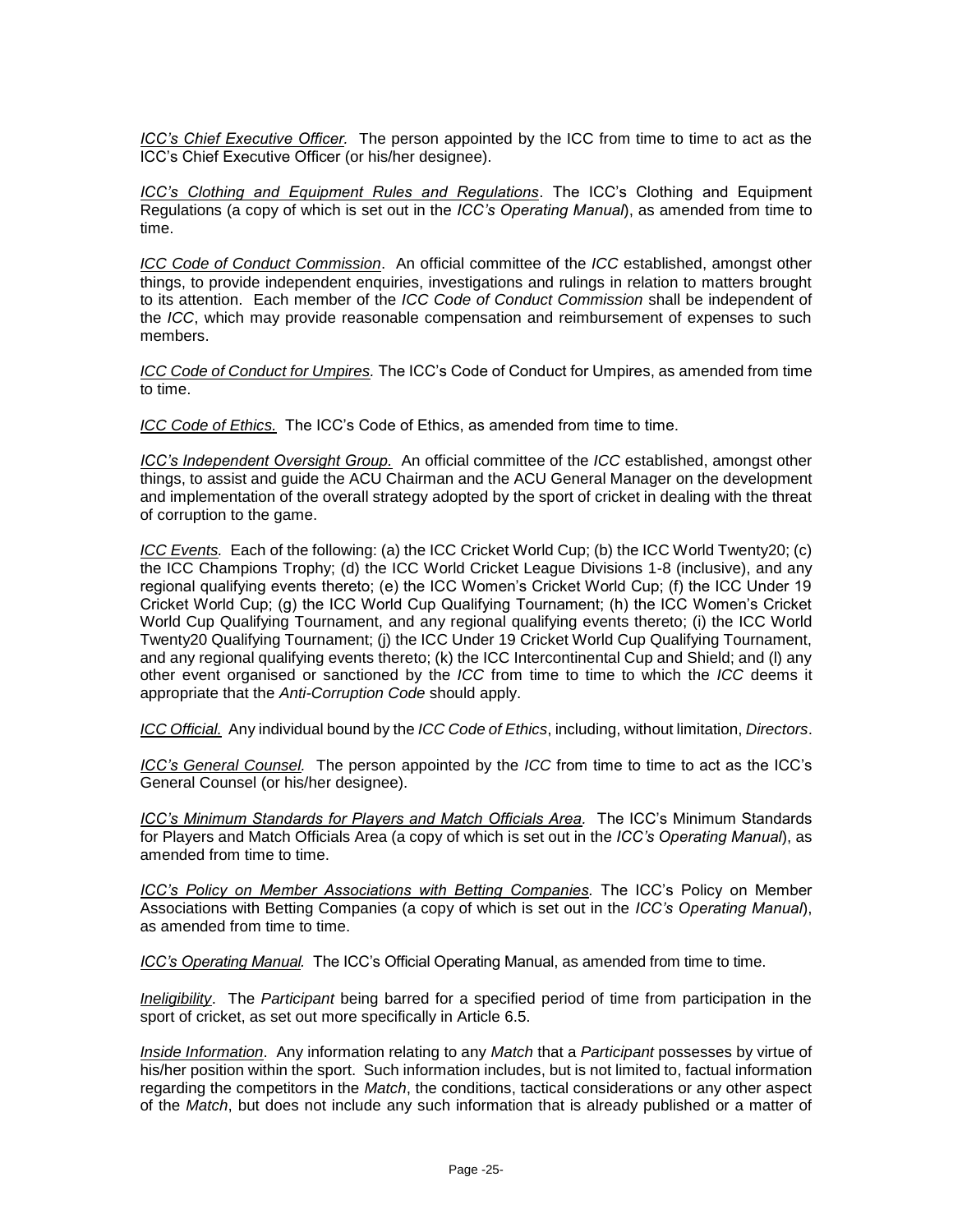public record, that may be readily acquired by an interested member of the public, or that has been disclosed according to the rules and regulations governing the relevant *Match*.

*International Match.* Each of the following (in men's and women's cricket): (a) any *Test Match*, *One Day International Match* or *Twenty20 International Match*; (b) any *Match* played as part of an *ICC Event*; (c) any other *Match* played between representative sides of any *National Cricket Federation* at Under 19 level or above; (d) any *International Tour Match*; and (e) any other *Match* organised or sanctioned by the *ICC* from time to time to which the *ICC* deems it appropriate that the *Anti-Corruption Code* should apply.

*International Tour Match*. Any *Match* played between a representative team of a *Full Member* (or *Associate Member* with Test and/or ODI or T20I Status) and any domestic, guest or invitational team.

*Match.* A cricket match of any format and duration in length in which two cricket teams compete against each other either at international level (i.e., an *International Match*, including an *International Tour Match*) or at national level (i.e., a *Domestic Match*).

*Match Referee*. Any independent person (a) who is appointed (or who has been appointed in the preceding twenty-four (24) months) by the *ICC* or any other relevant party as the official match referee for a designated *International Match* or *Domestic Match*, whether such *Match Referee* carries out his/her functions remotely or otherwise, and/or (b) who is subject to an unexpired period of *Ineligibility* imposed on him/her pursuant to this *Anti-Corruption Code* and/or any other anticorruption rules of any *National Cricket Federation*.

*Mobile Device.* Any portable device (including, without limitation, a personal digital assistant (PDA), blackberry, mobile phone, iPhone, iPad or iWatch) which is capable of connecting to or using any mobile telecommunications technology to enable or facilitate transmission of textual material, data, voice, video or multimedia services.

*National Cricket Federation*. A national or regional entity that is a member of or is recognised by the *ICC* as the entity governing the sport of cricket in a country (or collective group of countries associated for cricket purposes).

*Notice of Charge*. As defined in Article 4.6.

*One Day International Match.* As defined by Section 33 (ICC Classification of Official Cricket) of the *ICC's Operating Manual*.

*Pitch Curator.* Any individual who acts as a pitch curator or groundsman (or who has acted in such capacity at any time in the preceding twenty-four (24) months) at any stadium or venue affiliated (whether through a club, franchise, county, province or otherwise) to any *National Cricket Federation*.

*Player.* As defined in Article 1.4.1.

*Player Agent.* Any individual who acts in any way (or who has acted in any way in the preceding twenty-four (24) months) in the capacity of agent, representative, adviser or otherwise in relation to the negotiation, arrangement, registration of execution of any employment or commercial agreement for a *Player*, irrespective of whether such individual is registered or licensed to perform such activity within a *National Cricket Federation* or not.

*Player Support Personnel*. As defined in Article 1.4.2.

*Provisional Hearing*. For purposes of Article 4.7, an expedited abbreviated hearing before the Chairman of the *ICC Code of Conduct Commission* (sitting alone) that provides the *Participant* with